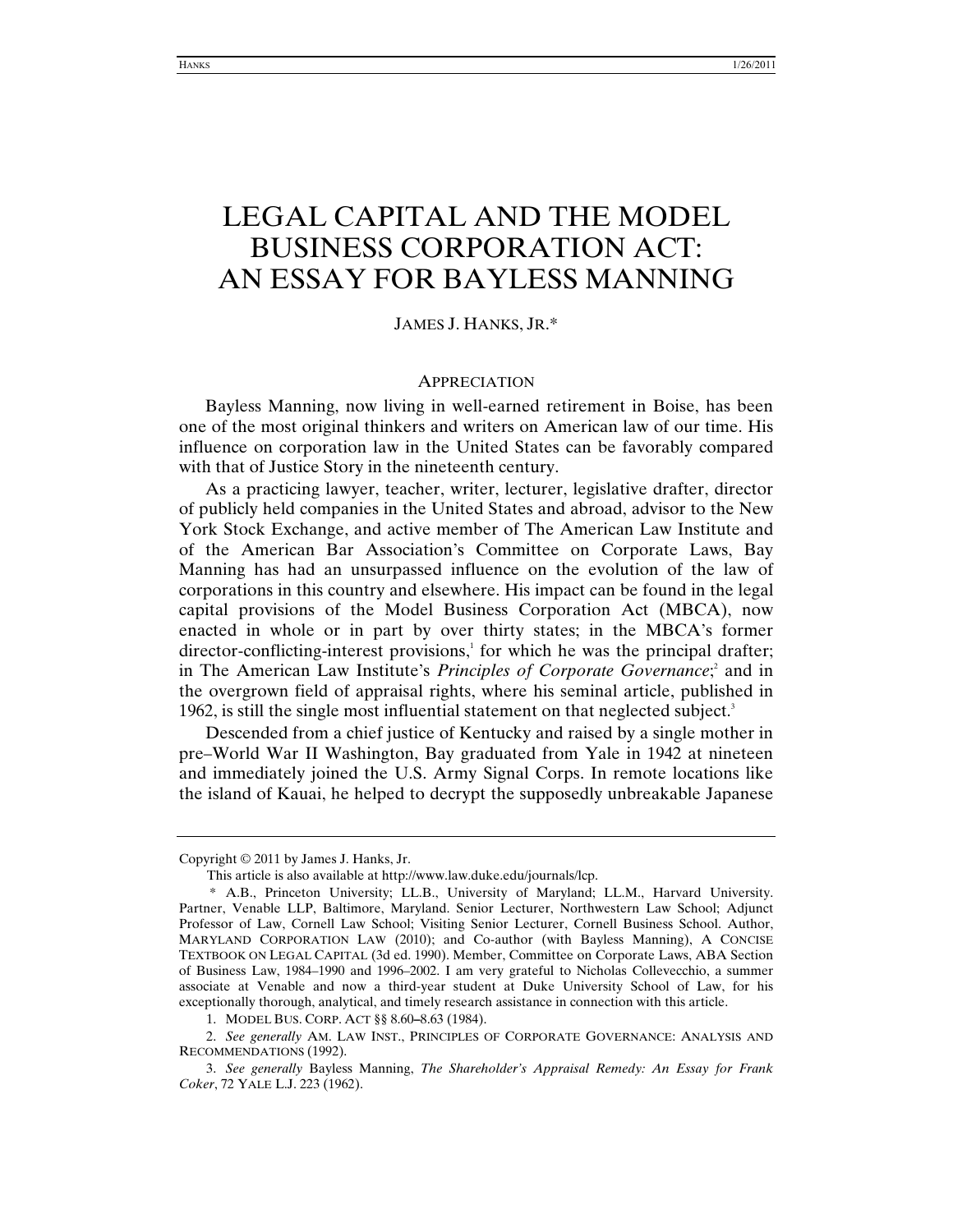"Purple" code. After the war, he graduated from Yale Law School (where he was editor in chief of the *Yale Law Journal*); clerked for Justice Reed on the Supreme Court; practiced law in Cleveland with Jones, Day, Reavis & Pogue; taught at Yale Law School; worked in the State Department;<sup>4</sup> served for seven years as the transformative dean of Stanford Law School; then became president of the Council on Foreign Relations; and thereafter was a partner at Paul, Weiss, Rifkind, Wharton & Garrison. Although he has at one time or another spoken Japanese, Norwegian, Spanish, and Hawaiian,<sup>5</sup> he generally writes in English. When Bay generously associated me in writing the third edition of *Legal Capital*, it took us a year of weekends laboring in his One Lexington Avenue apartment, punctuated only by brief meals and walks in Gramercy Park. That year was a midcareer postgraduate course in corporate law, accounting, finance, equity pleading, legislative drafting, legal history, and, especially, writing. Bay said his target audience was "a reasonably intelligent, English-speaking, fourteen-year-old." He felt that if he could explain something to her, anyone would understand it. Bay avoids grand words when simpler ones will do. He never uses "myriad" or "plethora" instead of "many" or "a lot." Bay does not need or want to show off in his writing. He draws a sharp distinction between polysyllabic Latinate words and terser Anglo–Saxon ones, and he has a clear preference for the latter. Although he writes with greater elegance than any lawyer I have known, it is the elegance of uncluttered clarity, focus, and brevity—like the writing of another great lawyer, Lincoln.

Because he has significantly influenced the practice, teaching, and writing of countless lawyers and teachers for more than sixty years; because he was the first to expose the intellectual emptiness of the nineteenth-century concepts of par value and stated capital and then created a new legal capital regime that is now widely accepted in the United States and increasingly elsewhere as well; and because I think he just might like it, this essay is for Bayless Manning.

## I THE EXPOSURE OF "LEGAL CAPITAL"

The MBCA followed faithfully from the early nineteenth-century emergence of par value, stated capital, surplus, and the later enactment of statutes employing those concepts to limit the corporation's power to make payments to its shareholders on account of their stock. For the MBCA's first

 <sup>4.</sup> Where he once observed (at first to himself and later to this author), while on a brief ride during the Vietnam War from Foggy Bottom to the White House with the secretary and the undersecretary, that the only person in the car who actually knew where he was going was the driver.

 <sup>5.</sup> Yes, Hawaiian. I encountered Bay by chance in Honolulu at an ABA annual meeting, and he offered that he knew a place that made the best mai-tais in the islands. When we arrived, he began speaking to the Polynesian-appearing bartender in a language I did not recognize. As we were each taking our first sip of a perfectly stratified mai-tai—still the best one I have ever had—I asked him, in English, what language he was speaking with the bartender. He replied, "Hawaiian"—a legacy of his wartime service.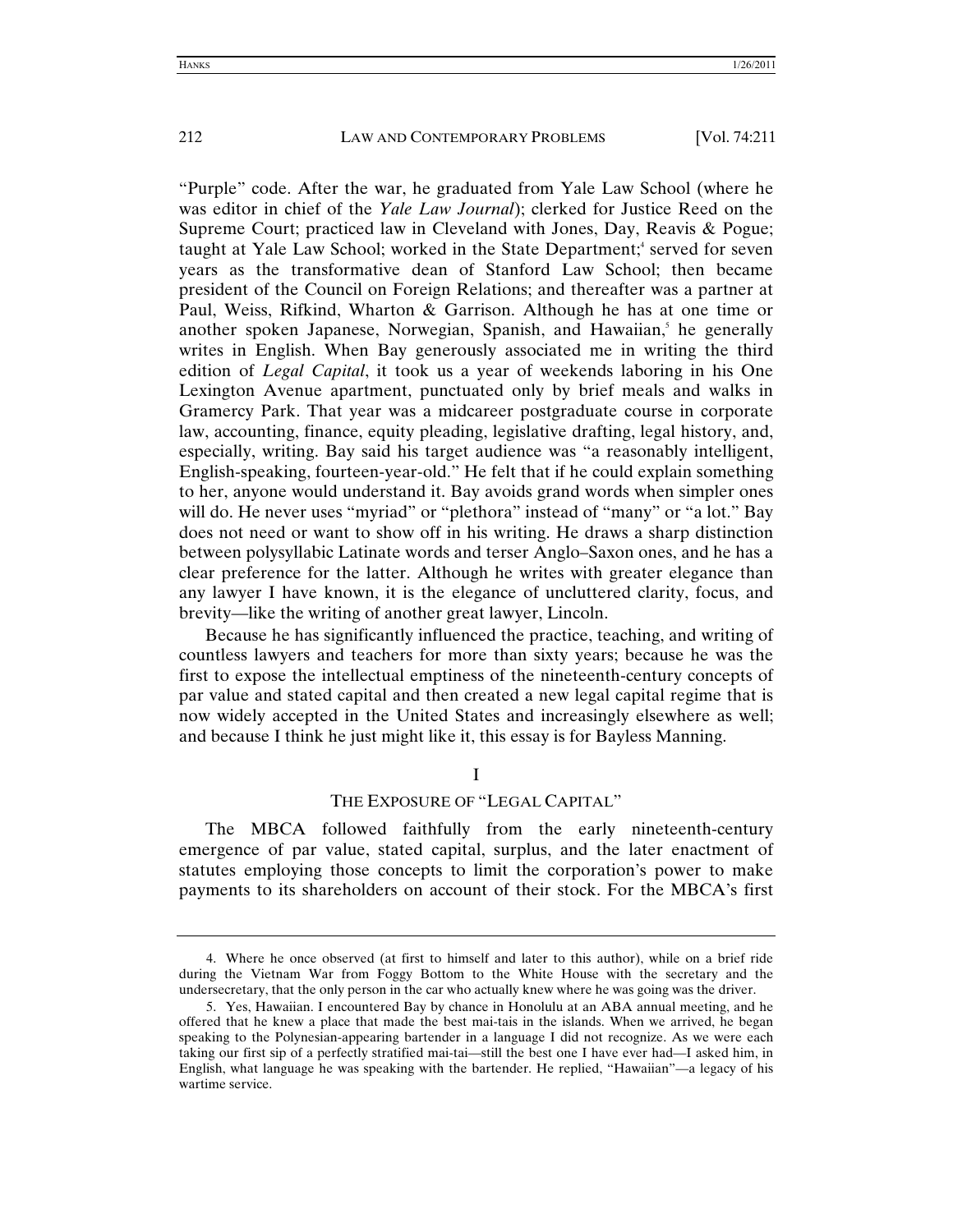thirty years, its distribution provisions contained both an equity solvency test and the traditional stated-capital or earned-surplus test.<sup>6</sup> That is, a corporation could pay a dividend only if, after payment of the dividend, the corporation could pay its debts as they became due *and* the corporation's assets exceeded the sum of its liabilities and stated capital. This was the case even though stated capital was a nominal, arbitrary, and economically irrelevant number.

Bayless Manning first identified and revealed the vacuity of traditional legal capital statutes in the first two editions of his celebrated book, *Legal Capital*. 7 Then, during the 1980s, he served on the American Bar Association's influential Committee on Corporate Laws, the author and continuing overseer of the MBCA. His three most important insights during this period were:

First, all pro rata payments to shareholders on account of their shares whether by dividend, redemption, other reacquisition, or partial liquidation have the same economic effect on the corporation (a decrease in its assets, typically cash) and on the shareholders (no change in each shareholder's percentage of shares owned). Therefore, there should be no difference in their legal treatment. Even a non-pro rata share acquisition by the corporation offers no more opportunity for board misbehavior than issuing shares in exchange for a parcel of land or a computer-software program of uncertain value.<sup>8</sup>

Second, it makes no economic sense to base, even in part, the amount of assets that a corporation has the power to distribute on arbitrary and economically irrelevant figures like par value and its derivative, stated capital.<sup>9</sup>

Third, there is no difference between "treasury shares"—shares that the corporation issues but later reacquires (whether through redemption or repurchase)—and shares that are authorized but never issued. Therefore, treasury shares serve no conceptual purpose and should be abolished.<sup>10</sup>

As a result of Bay's pioneering work, the MBCA's financial provisions were completely overhauled, beginning with amendments in 1980 and continuing with the 1984 revision.<sup>11</sup> The new provisions jettisoned the old capital and

 <sup>6.</sup> MODEL BUS. CORP. ACT §§ 45–46 (1969) (amended 1980).

 <sup>7.</sup> *See generally* BAYLESS MANNING, A CONCISE TEXTBOOK ON LEGAL CAPITAL (2d ed. 1981); BAYLESS MANNING, A CONCISE TEXTBOOK ON LEGAL CAPITAL (1st ed. 1977).

<sup>8.</sup> *See* BAYLESS MANNING WITH JAMES J. HANKS, JR., LEGAL CAPITAL 12–16 (3d ed. 1990) (discussing payouts to shareholders).

<sup>9.</sup> *See id.* at 92 ("A corporation's 'legal capital' is a wholly arbitrary number, unrelated in any way to any economic facts that are relevant to a creditor. . . . [F]rom his standpoint the stated capital is simply a fortuitously-derived number that could as well have been taken from a telephone directory as from a series of unconnected and irrelevant historical events.").

<sup>10.</sup> *See id.* at 190–92 ("[T]he concept of 'treasury shares' was a makeshift ameliorant to the artificial paralysis of 'par,' offering a way to permit shares to be sold at their market value. . . . [F]orgivable or not at the time of their inception, 'treasury shares' are today simply humbug.").

<sup>11.</sup> *Compare* MODEL BUS. CORP. ACT §§ 6, 45–46, 66–70 (1969) (providing stated capital and capital surplus tests for distributions to shareholders), *with* MODEL BUS. CORP. ACT § 6.40 (1984) (providing the "equity solvency" and "balance sheet solvency" tests for distributions to shareholders). *See generally* Comm. on Corporate Laws, *Changes in the Model Business Corporation Act—*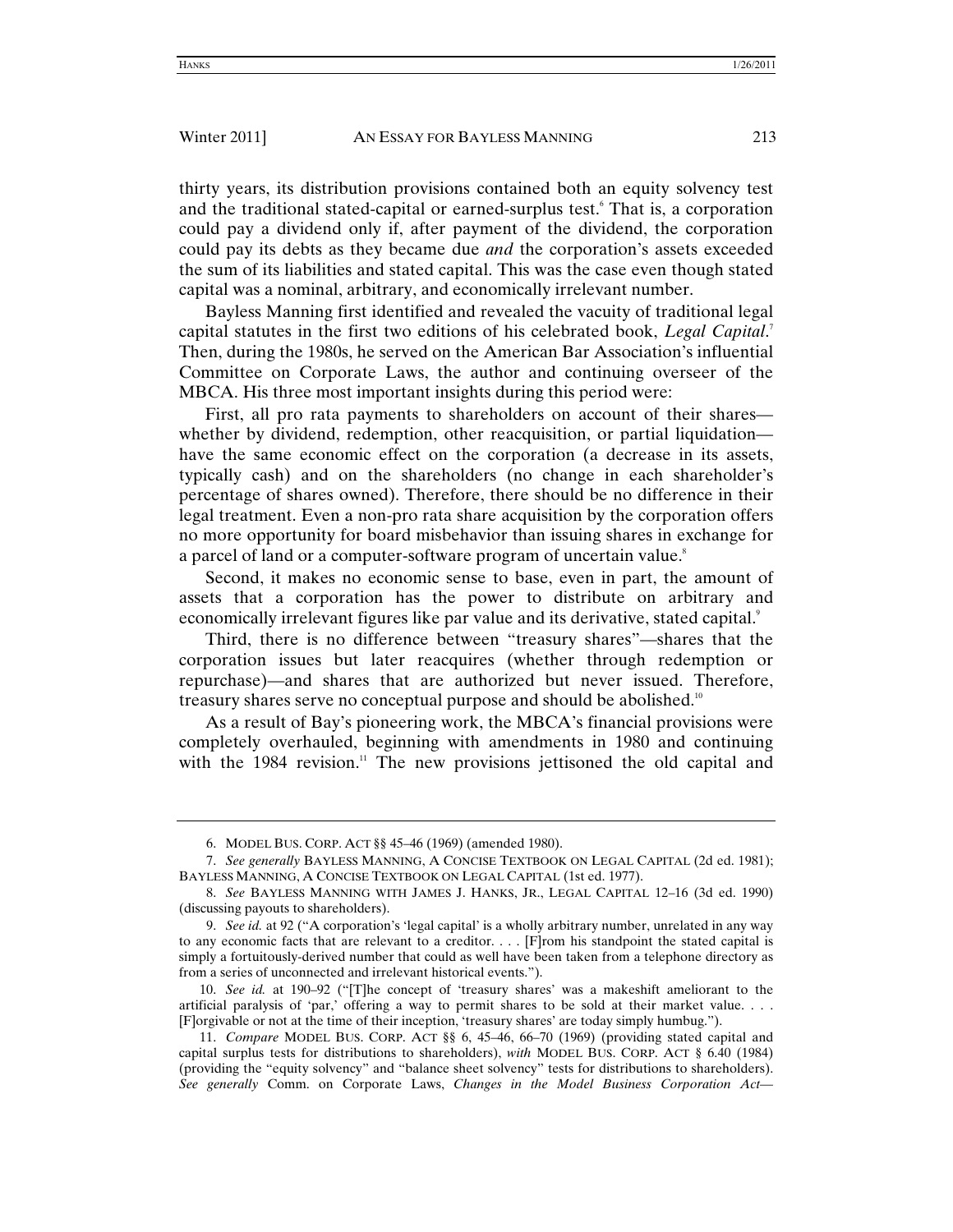surplus tests for distributions, as well as any apparition of par value or stated capital. In lieu, new section 6.40 substituted two tests for measuring a corporation's power to make a distribution.<sup>12</sup> Section 6.40(c), still unamended after more than twenty-five years, prohibits a corporation from making a distribution if, after giving it effect

(1) the corporation would not be able to pay its debts as they become due in the usual course of business [the so-called "equity solvency" test]; or

(2) the corporation's total assets would be less than the sum of its total liabilities plus (unless the articles of incorporation permit otherwise) the amount that would be needed, if the corporation were to be dissolved at the time of the distribution, to satisfy the preferential rights upon dissolution of shareholders whose preferential rights are superior to those receiving the distribution [the so-called "balance sheet solvency" test]. $\frac{1}{1}$ 

The corporation must satisfy both of these tests. Note also that it must do so (1) at the time the distribution is authorized (except in the cases of a distribution of corporate indebtedness or a dividend paid after 120 days)<sup>14</sup> and (2) after giving effect to the distribution, that is, assuming the distributed cash (or other assets) or corporate debt has been transferred to the shareholders.15

In addition, and significantly, section 6.40(d) permits a board of directors to determine that a distribution is not prohibited under subsection (c) based "either on financial statements prepared on the basis of accounting practices and principles that are reasonable in the circumstances or on a fair valuation or other method that is reasonable in the circumstances."16 This concept was formerly known as "revaluation surplus," that is, surplus created by restating the balance sheet on a fair-market-value basis. In Delaware, which to this day still has a modified old-style liabilities-plus-stated-capital statute, $17$  the concept of revaluation surplus has been adopted by case law.18

*Amendments to Financial Provisions*, 34 BUS. LAW. 1867 (1979) (presenting and discussing changes to the MBCA's financial provisions).

<sup>12.</sup> MODEL BUS. CORP. ACT  $\S 6.40(c)$  (1984). The MBCA defines a "distribution" as

a direct or indirect transfer of money or other property (except its own shares) or incurrence of indebtedness by a corporation to or for the benefit of its shareholders in respect of any of its shares. A distribution may be in the form of a declaration or payment of a dividend; a purchase, redemption, or other acquisition of shares; a distribution of indebtedness; or otherwise.

*Id.* § 1.40. Thus, fundamental to the MBCA's unitary treatment of distributions is the recognition that the economic effect of a transfer of cash or other assets, or the incurrence of debt by the corporation to or for the benefit of the shareholders, has the same economic effect on the corporation and on its shareholders, no matter what the form of payment is or what it is called.

 <sup>13.</sup> MODEL BUS. CORP. ACT § 6.40(c) (2008).

<sup>14.</sup> *Id.* § 6.40(e).

<sup>15.</sup> *Id.* § 6.40(c).

<sup>16.</sup> *Id.* § 6.40(d).

 <sup>17.</sup> DEL. CODE ANN. tit. 8, § 170 (2009); *see* MANNING & HANKS, *supra* note 8, at 82–84 (discussing Delaware's "nimble dividend" provision).

<sup>18.</sup> *See* Morris v. Standard Gas & Elec.*,* 63 A.2d 577, 581–82, 585 (Del. Ch. 1949) (holding that directors of a Delaware corporation are under a duty to evaluate the assets on the basis of acceptable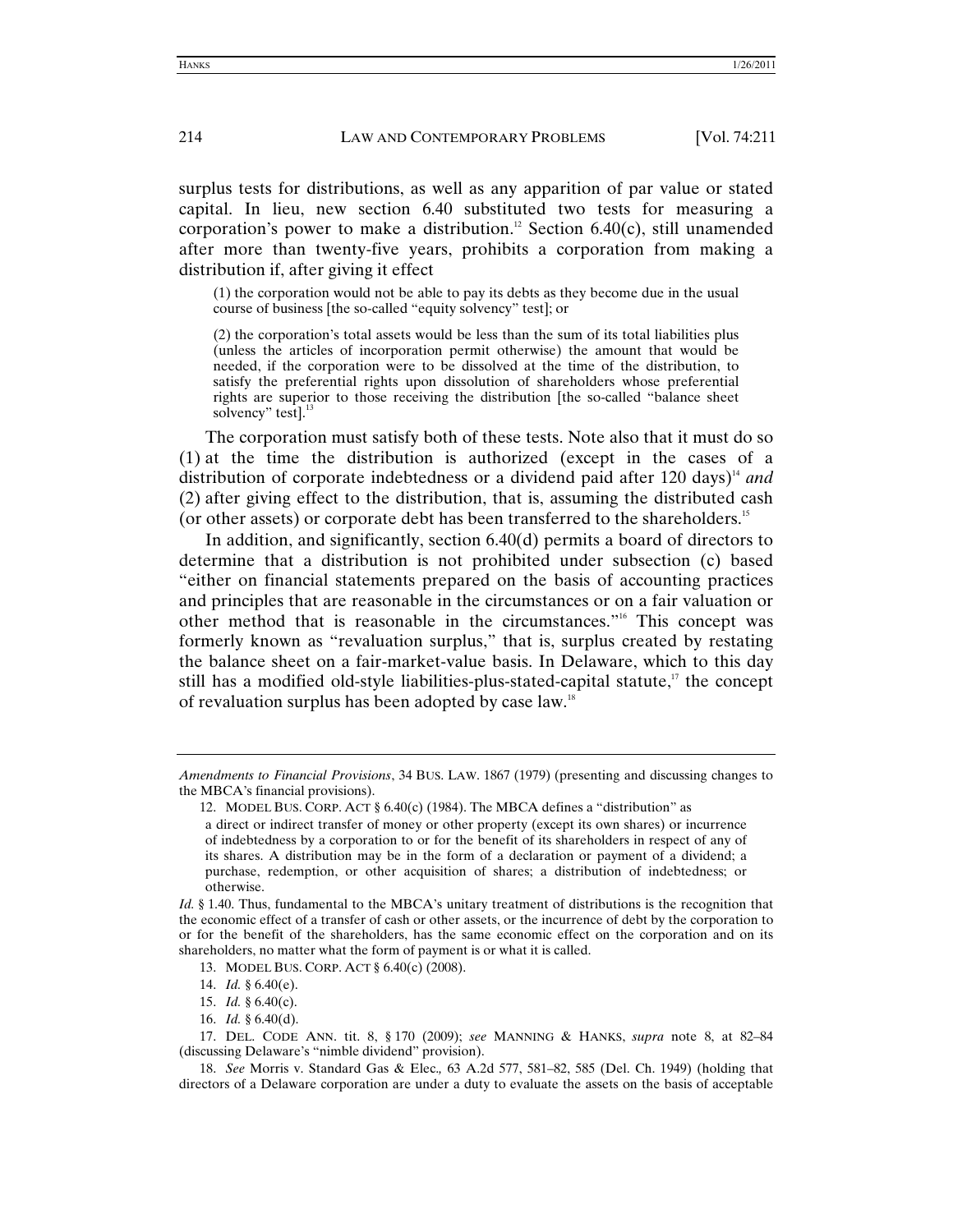Note too that the balance sheet solvency test treats as liabilities liquidation preferences of shares of stock that are senior on liquidation to the shares on which the distribution is proposed to be paid *unless* the charter specifically provides otherwise. Whether to include such an opt-out in the terms of preferred stock is always an important—and sometimes overlooked—economic issue for the corporation, prospective investors, and their counsel to consider. On the one hand, investors and their counsel, when negotiating the purchase terms of preferred stock, may be disinclined to agree to an opt-out, preferring to have their senior liquidation preference treated as a liability. This would result in an additional dollar-for-dollar block on the corporation's power to make distributions to the common and other junior stockholders, thus increasing the underlying cushion of assets available for dividend (and, potentially, liquidation-preference) payments to the preferred shareholders (and for debt repayment to creditors). However, the preferred-share investors also have an interest in the corporation's ability to raise additional common and other junior equity, which will further support the corporation's ability to pay the preferred dividends and, if necessary, the liquidation preference. Increasing the corporation's power to pay dividends furthers this interest. Thus, potential preferred investors will often agree to the opt-out.

In addition, the 1980 amendments to the MBCA eliminated the concept of "treasury stock."19 Previously, issued and outstanding shares reacquired through redemption or negotiated purchase continued to be treated as issued shares even though they were no longer outstanding. These shares were known as "treasury shares" and were so denominated in the stockholders' equity section of the balance sheet with several different possible accounting treatments, some of them tied to the artificial concepts of par value and stated capital. Significantly, unless the charter specifically provided otherwise, treasury shares were (are, in those jurisdictions where they still exist) and always have been just as available for reissuance as authorized but never-issued shares. A person to whom the corporation issues shares is not likely to care, or even know, whether the shares were previously issued to and held by someone else, who later sold them back to the corporation.<sup>20</sup> In its 1980 amendments, the Committee on Corporate Laws wisely concluded that issued and outstanding shares acquired by the corporation should return to the status of authorized but unissued

data and by standards they are entitled to believe reasonably reflect present "values" and must be given "reasonable latitude" in this regard).

<sup>19.</sup> *Compare* MODEL BUS. CORP. ACT §§ 2(h), 67–68 (1969) (providing that redeemed shares are canceled and considered authorized but unissued shares, unless their reissue is prohibited by the articles of incorporation, and that other reacquired shares may be either canceled and considered authorized but unissued shares or held as treasury shares), *with* MODEL BUS. CORP. ACT § 6.31 (1984) (providing that all reacquired shares are considered authorized but unissued shares). *See generally* Comm. on Corporate Laws, *Changes in the Model Business Corporation Act—Amendments to Financial Provisions*, 34 BUS. LAW. 1867 (1979) (presenting and discussing the changes to the MBCA's financial provisions).

 <sup>20.</sup> MANNING & HANKS, *supra* note 8, at 190–92.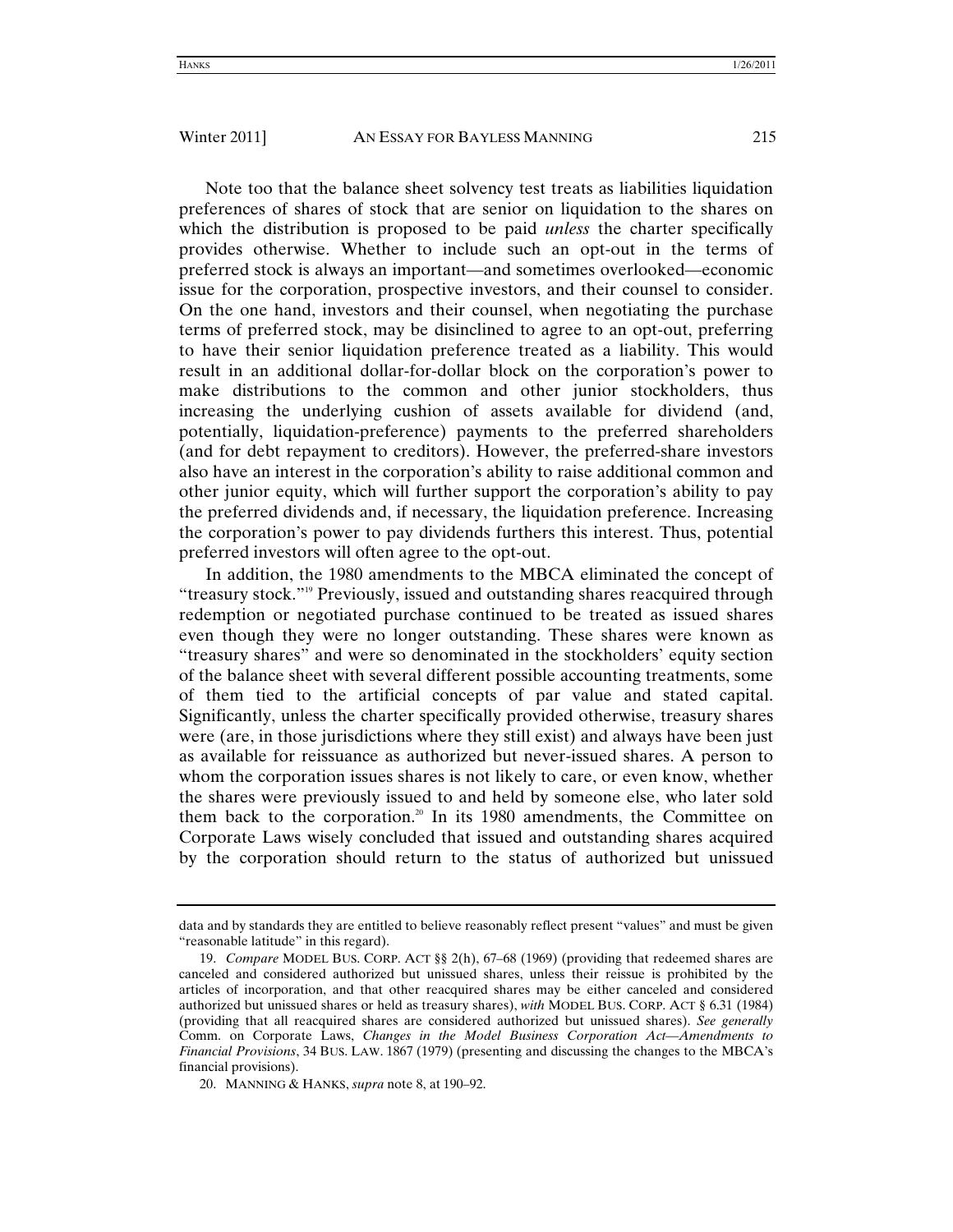shares.<sup>21</sup> Thus, the balance sheet for a corporation organized under the laws of an MBCA jurisdiction will not distinguish between (1) authorized and neverissued shares and (2) authorized, formerly issued, but now-reacquired shares.

Finally, any effective rule must have an effective remedy. Section 8.33(a) of the 1984 revision of the MBCA provides that

unless he complies with the applicable standards of conduct described in section 8.30, a director who votes for or assents to a distribution made in violation of this Act or the articles of incorporation is personally liable to the corporation for the amount of the distribution that exceeds what could have been distributed without violating this Act or the articles of incorporation.<sup>2</sup>

Personal liability for directors who approve the distribution provides an incentive for directors to reject a noncompliant distribution. However, section 8.33 of the MBCA also provides that a director will not be liable if he or she complied with the standard of conduct set forth in section 8.30.<sup>23</sup> To aid compliance with section 8.30, the MBCA permits a director to rely on "officers or employees of the corporation whom the director reasonably believes to be reliable and competent in the functions performed or the information, opinions, reports or statements provided;" and on "legal counsel, public accountants, or other persons retained by the corporation as to matters involving skills or expertise the director reasonably believes are matters (i) within the particular person's professional or expert competence or (ii) as to which the particular person merits confidence."<sup>24</sup> Thus, a distribution may fail to comply with either the equity solvency test or the balance sheet solvency test, or both, of section  $6.40(c)$ ; yet the approving directors, if each of them acted in good faith, in a manner that he or she reasonably believed to be in the best interests of the corporation and with the requisite care, will escape liability.<sup>25</sup> The MBCA, Delaware, and Maryland all provide for a right of contribution from other assenting directors and from shareholders.<sup>26</sup>

24. *Id.* § 8.30(f).

 <sup>21.</sup> MODEL BUS. CORP. ACT § 6.31(a) (1984); *see* Comm. on Corporate Laws, *Changes in the Model Business Corporation Act—Amendments to Financial Provisions*, 34 BUS. LAW. 1867, 1869 (1979) (discussing changes to section 6).

<sup>22.</sup> *Id.* § 8.33(a); *see also* DEL. CODE ANN. tit. 8, § 170 (2009); MD. CODE ANN., CORPS. & ASS'NS § 2-312(a) (West 2009) (providing essentially the same).

 <sup>23.</sup> The MBCA currently provides that "[e]ach member of the board of directors, when discharging the duties of a director, shall act:  $(1)$  in good faith, and  $(2)$  in a manner the director reasonably believes to be in the best interests of the corporation." MODEL. BUS. CORP. ACT § 8.30(a) (2008) (amended 2009). In addition, directors must "discharge their duties with the care that a person in a like position would reasonably believe appropriate under similar circumstances." *Id.* § 8.30(b).

 <sup>25.</sup> It is good practice to have the chief financial officer or other responsible financial officer execute and deliver to the directors a certificate, confirming that, after giving effect to the proposed distribution, (1) the corporation will be able to pay its debts in the usual course of business and (2) the corporation's assets will exceed its liabilities. *See* JAMES J. HANKS, JR., MARYLAND CORPORATION LAW form  $9(b)(i)$  (Supp. 2000).

 <sup>26.</sup> MODEL BUS. CORP. ACT § 8.33(b) (2008); DEL. CODE ANN. tit. 8, § 174(b)–(c) (2009); MD. CODE ANN., CORPS. & ASS'NS § 2-312(b) (West 2009).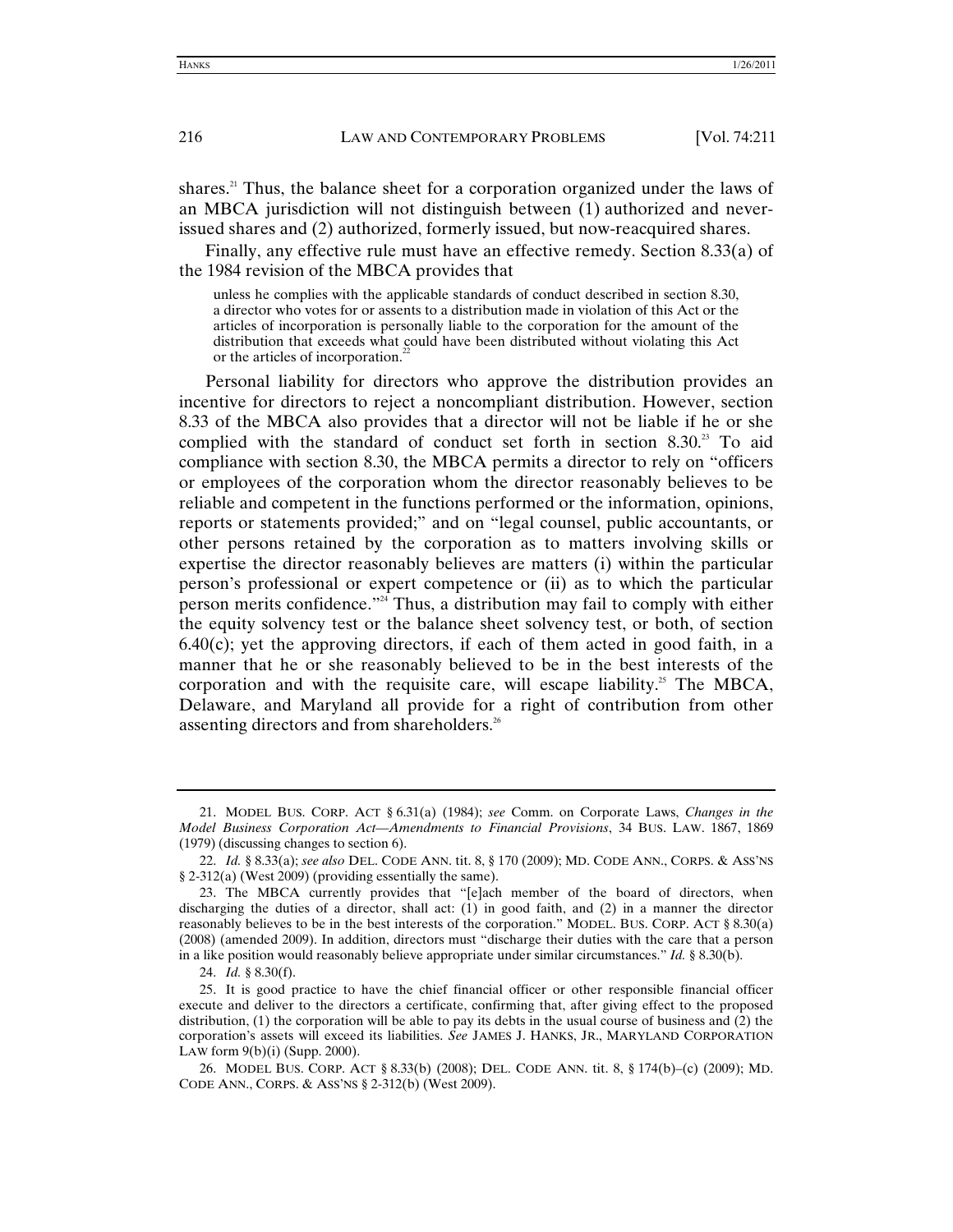It should be noted, however, that a director's violation of section 8.33 may not be included in a charter provision exculpating directors from monetary liability to the corporation or shareholders. $27$ 

### II

### SECTION 6.40 AT WORK

In its nearly thirty years as part of the MBCA, section 6.40 (together with section 8.33) has worked remarkably well.<sup>28</sup> The principal questions have tended to collect around whether the payment of cash in a merger is a "distribution" by the acquired corporation, as well as the interpretation and application of the two solvency tests that are the heart of the statute.

## A. Payment of Consideration in a Cash-out Merger

The MBCA defines a "distribution" as "a direct or indirect transfer of money or other property (except its own shares) or incurrence of indebtedness by a corporation to or for the benefit of its shareholders in respect of any of its shares.<sup>"29</sup> The paradigm of concern is a merger of a corporation (*T* for target) into another corporation (*P* for purchaser) or into or with a wholly-owned subsidiary of *P* (*P Sub*) in which *T*'s shareholders receive cash in exchange for their shares, and *P* winds up in control of *T*, either through absorption of *T*'s assets and liabilities or through *P*'s control of *P Sub* or *T*, depending, respectively, on whether a forward or reverse triangular merger is employed.

At least two courts—both United States Courts of Appeals—have confronted this issue and reached opposite results.<sup>30</sup> In both cases,  $T$  and  $P$ negotiated at arm's length and entered into a merger agreement calling for a reverse triangular merger, with *T*'s shareholders exchanging their shares in *T* for the right to receive cash and *P* receiving new *T* shares. Thus, *P* became the

 <sup>27.</sup> MODEL BUS. CORP. ACT § 2.02(b)(4) (2008); *cf.* DEL. CODE ANN. tit. 8, § 102(b)(7) (2009). Unlike the MBCA or Delaware, Maryland does *not* have an exception for improper dividends. MD. CODE ANN., CORPS. & ASS'NS § 2-405.2 (West 2009). In addition, the Maryland charter-exculpation statute applies to both directors *and officers*. Charter-exculpation provisions have been applied by the courts without any surprising results. *See, e.g.*, Hayes v. Crown Cent. Petroleum Corp., 249 F. Supp. 2d 725, 733–34 (E.D. Va. 2002), *aff'd in part*, *rev'd in part*, 78 F. App'x 857 (4th Cir. 2003); Grill v*.*  Hoblitzell, 771 F. Supp. 709, 712 (D. Md. 1991); *In re* Walt Disney Derivative Litig., 906 A.2d 27 (Del. 2006) (after ten years of litigation); Malpiede v. Townson, 780 A.2d 1075, 1095–96 (Del. 2001). It is important to note that charter-exculpation provisions adopted under these state statutes only permit exculpation for violations of the law of the state of incorporation, not federal law or the law of another jurisdiction. For a history of charter-exculpation statutes, see James J. Hanks, Jr., *Evaluating Recent State Legislation on Director and Officer Liability Limitation and Indemnification*, 43 BUS. LAW. 1207, 1207–10 (1988).

 <sup>28.</sup> In addition, several non-MBCA states have substantially adopted section 6.40. *E.g.*, COLO. REV. STAT. § 7-106-401 (2009); MD. CODE ANN., CORPS & ASS'NS § 2-311 (West 2009); NEV. REV. STAT. § 78.288 (2009).

 <sup>29.</sup> MODEL BUS. CORP. ACT § 1.40(6) (2008).

<sup>30.</sup> *In re* C-T of Va., Inc., 958 F.2d 606 (4th Cir. 1992); *In re* Munford, Inc., 97 F.3d 456 (11th Cir. 1996).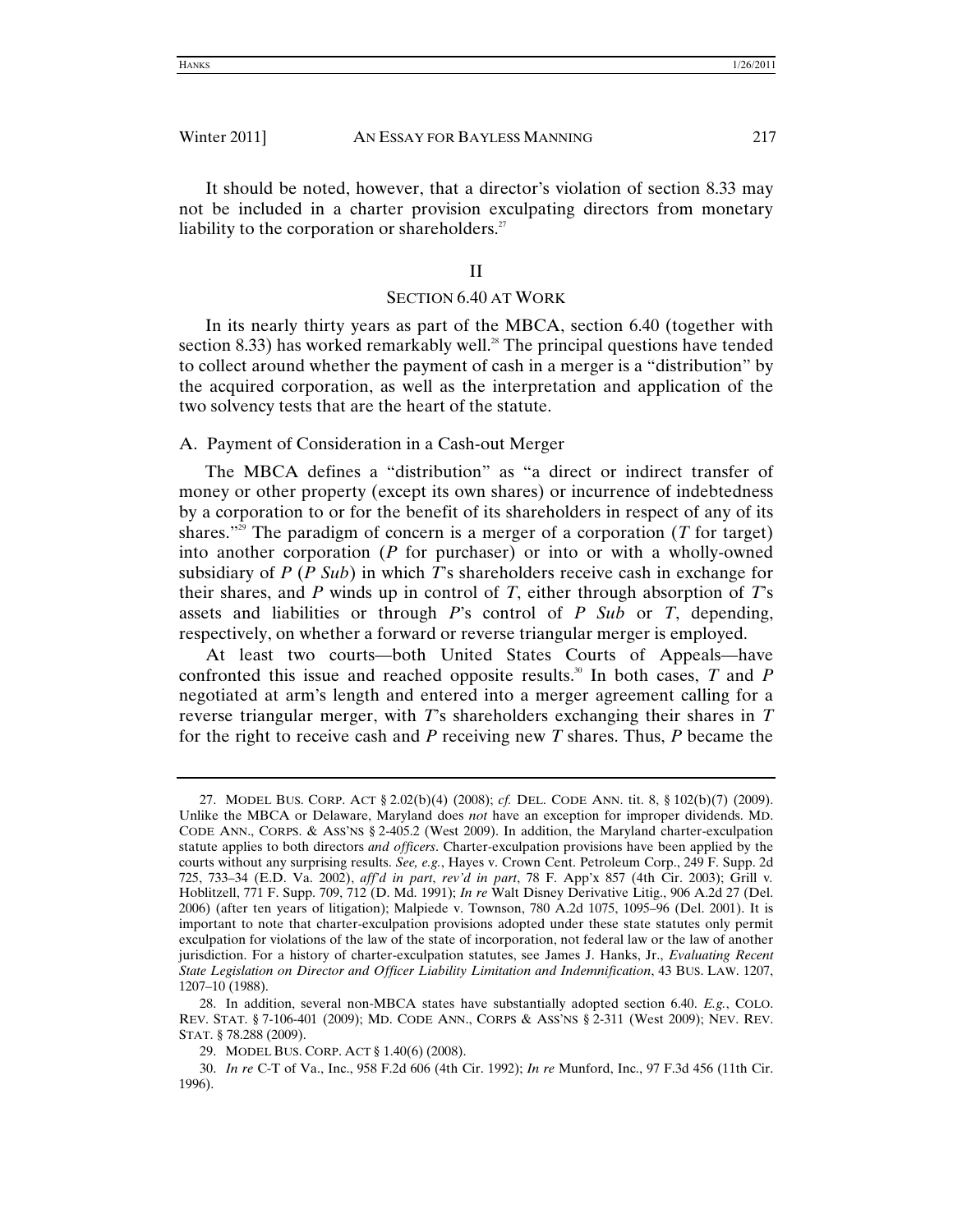new and sole shareholder of *T*; and in both cases, creditors, or the corporate debtor in bankruptcy acting on behalf of creditors, sought damages against the former *T* directors for violation of the state-law counterpart of section 8.33 of the MBCA.

In *In re C-T of Virginia, Inc.*, the United States Court of Appeals for the Fourth Circuit held that "[p]ayment of the merger consideration to C-T's former shareholders simply does not fit within the plain language of [Virginia's] definition" of distribution, $3<sup>1</sup>$  which was identical to section 1.40(6). The court, in a finely nuanced opinion by Judge Wilkinson, reasoned that when C-T transferred the cash merger consideration, the recipients "were no longer the corporation's—'its'—shareholders, for their ownership interest had been lawfully canceled as of the effective time of the merger."<sup>32</sup> But while C-T's shareholders' shares were being canceled, the shareholders received, in exchange for those shares, the right to receive cash.<sup>33</sup> Just because the cash was not actually paid to them until some later time, for example, upon tender of their share certificates, does not mean they had not already received the right to receive the cash. This situation is precisely parallel to a board's authorizing a dividend, the corporation's later sending a check for the amount of the dividend, and the shareholder's subsequently cashing the check. The validity of the board's action is tested at the time of authorization (unless the dividend is paid more than 120 days after authorization, in which case it is tested at the date of payment), $34$  not when the check is sent, received, or cashed. Thus, splitting hairs by focusing on the timing of events that substantively happen simultaneously is not a satisfactory rationale. Nor is it particularly helpful to state that "[a] corporate acquisition, structured as a merger, is simply a different animal from a distribution."35 In support of this zoological proposition, the court erroneously stated that "[d]istribution statutes . . . traditionally apply to situations in which the shareholders . . . retain their status as owners of the corporation."36 This, of course, overlooks those redemptions and negotiated share repurchases that completely extinguish all of the shareholder's shares.

In *In re Munford, Inc.*, the United States Court of Appeals for the Eleventh Circuit held that Georgia's distribution and share-repurchase statutes, which included a solvency test, applied to a cash-out, reverse triangular merger.<sup>37</sup> In affirming the district court's denial of the defendant directors' motion for summary judgment, the Court of Appeals stressed the approval of *T*'s directors to the merger and the provisions in the merger agreement for *P*'s pledge of "virtually all" of *T*'s assets as collateral for the loan that provided the cash paid

 <sup>31.</sup> *C-T*, 958 F.2d at 610.

<sup>32.</sup> *Id.*

<sup>33.</sup> *Id.*

 <sup>34.</sup> MODEL BUS. CORP. ACT § 6.40(e) (2008).

<sup>35.</sup> *C-T*, 958 F.2d at 611.

<sup>36.</sup> *Id.*

 <sup>37.</sup> *In re* Munford, Inc., 97 F.3d 456, 459–60 (11th Cir. 1996).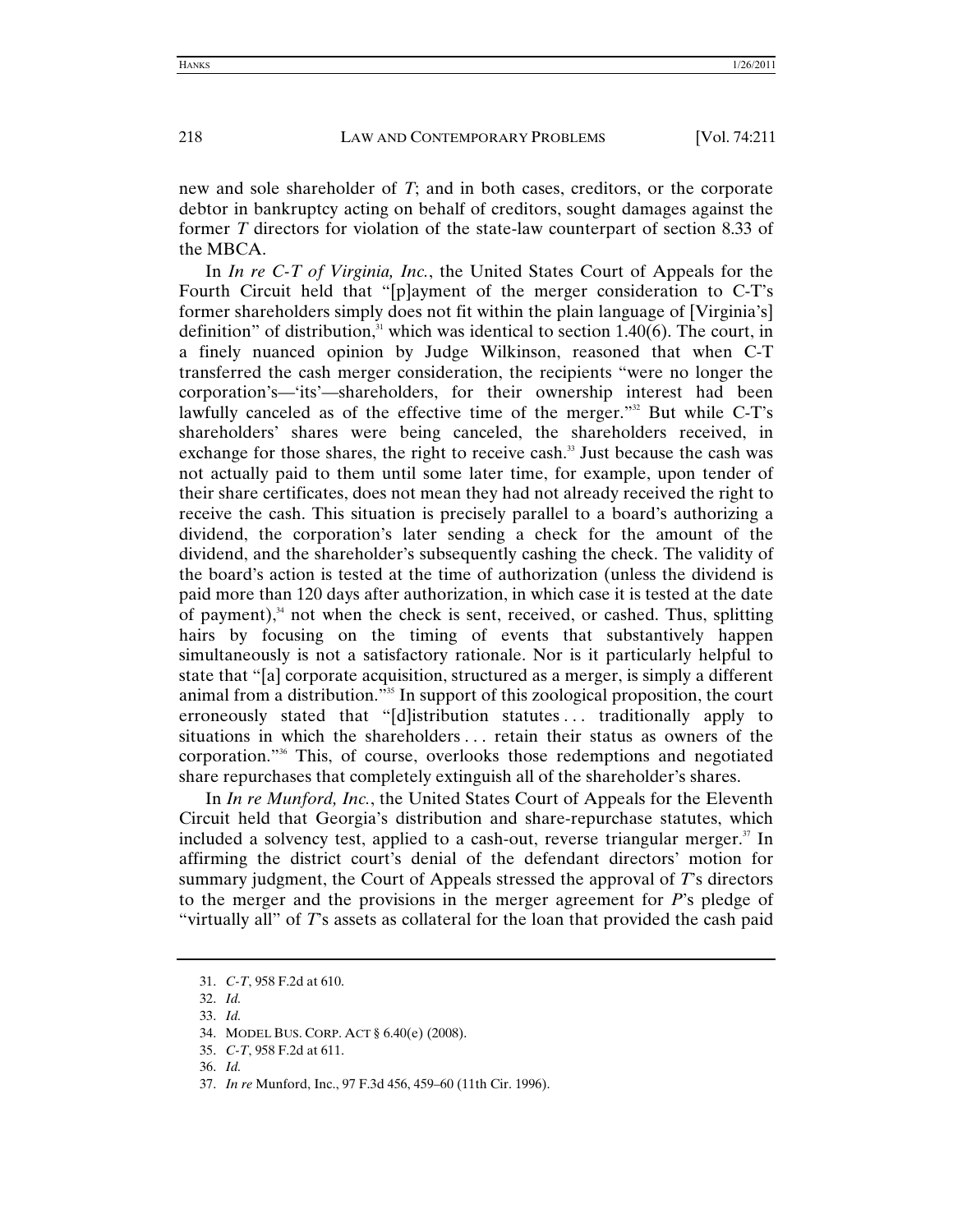to  $T$ 's shareholders in the merger.<sup>38</sup> If the approval of the merger by  $T$ 's directors were a basis for applying state distribution statutes, however, every merger would be subject to them—a position that did not seem to bother the court in *Munford*,<sup>39</sup> but which the court in  $C-T$  rightly noted was neither contemplated historically by merger statutes $\alpha$  nor administratively applicable by *T*'s soon-to-be-replaced directors.<sup>41</sup>

Although the court reached the right result in *C-T*, its analysis was unnecessarily tortured; and in *Munford*, the court was wrong in claiming that "nothing in these statutes precludes" their application to a merger or share repurchase that would cause the corporation to become insolvent.<sup>42</sup> The straightforward and correct analysis is that the MBCA's definition of "distribution" refers to the "transfer" of assets by only one corporation ("a corporation"), $43$  and that a merger is not an act that one corporation may undertake alone. The fact that a merger involves another party, acting independently and at arm's length, is critical. Even if a corporation arranged a merger with another related party for no rational business purpose other than to transfer money or other assets (or incur indebtedness) to the shareholders without complying with the equity and balance sheet solvency tests, a court would be justified in holding that the transfer was by "*a* corporation to or for the benefit of *its* shareholders."<sup>44</sup> Therefore, the transfer would qualify as a "distribution" subject to the equity and balance sheet solvency tests of section  $6.40^{45}$ 

## B. Interpretation and Application of the Equity Solvency Test

The equity solvency test of section  $6.40(c)(1)$  is essentially a test of the corporation's liquidity. There is ordinarily little difficulty in determining whether a corporation, even one in financial difficulty, is *currently* able to pay its debts in "the usual course of business."46 Generally, it either is or is not paying its debts on time. The difficulties arise in determining the corporation's ability to pay its debts in the usual course at some unspecified time *in the future*. The further in the future is the time when the determination must be made, the

<sup>38.</sup> *Id.* at 459.

<sup>39.</sup> *Id.*

 <sup>40.</sup> Neither was this position, the court might have added, contemplated by most merger jurisprudence and practice.

<sup>41.</sup> *C-T*, 958 F.2d at 612.

<sup>42.</sup> *Munford*, 97 F.3d at 460.

 <sup>43.</sup> MODEL BUS. CORP. ACT § 1.40(6) (2008).

<sup>44.</sup> *Id.*

<sup>45.</sup> *Id.* § 6.40. This interpretation is consistent with the official comment to the definition of "distribution": "The term 'indirect' in the definition of 'distribution' is intended to include transactions like the repurchase of parent company shares by a subsidiary whose actions are controlled by the parent. It also is intended to include any other transaction in which the substance is clearly the same as a typical dividend or share repurchase, no matter how structured or labeled." *Id.* § 1.40 cmt. 3.

<sup>46.</sup> *Id.* § 6.40(c)(1).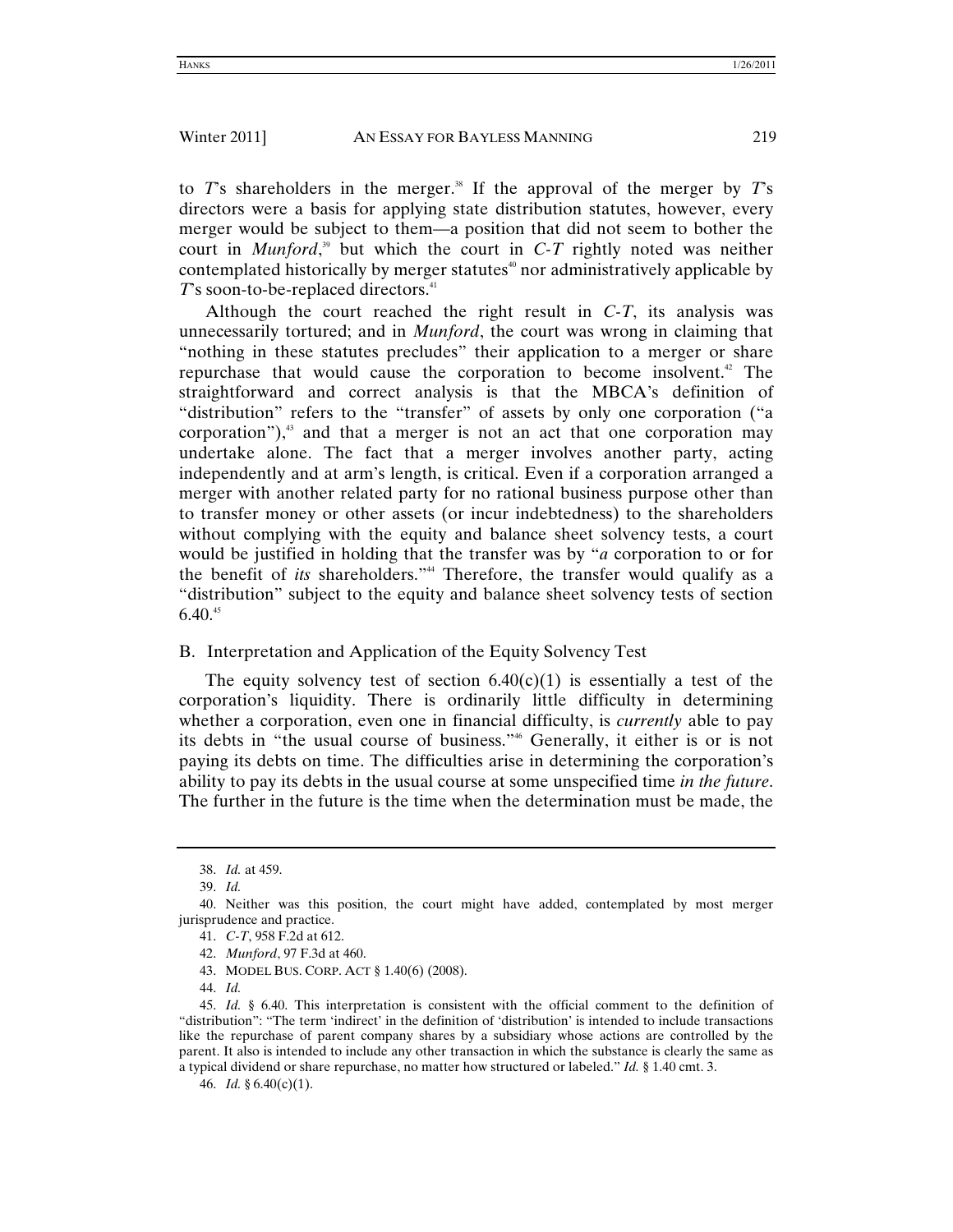more difficult it is for the board to make the requisite determination at the time of its authorization. The official comment to section 6.40 recognizes this issue:

[I]n determining whether the equity insolvency test has been met, certain judgments or assumptions as to the future course of the corporation's business are customarily justified, absent clear evidence to the contrary. These include the likelihood that (a) based on existing and contemplated demand for the corporation's products or services, it will be able to generate funds over a period of time sufficient to satisfy its existing and reasonably anticipated obligations as they mature, and (b) indebtedness which matures in the near-term will be refinanced where, on the basis of the corporation's financial condition and future prospects and the general availability of credit to businesses similarly situated, it is reasonable to assume that such refinancing may be accomplished. $47$ 

In addition to future sales and possible debt refinancing, a board could also consider, in determining equity solvency, possible asset sales (including factoring receivables and sale-leasebacks), pricing trends, equity raises, discounted pre-payment of existing liabilities, and compromise of contingent liabilities.<sup>48</sup> As well, the directors would typically be expected to take account of the corporation's business strategy and business plan, its current and pro forma financial statements (including cash-flow statements), and its budgets and material risk elements.

Importantly, section 6.40(d) permits a board to base its solvency determination "either on financial statements prepared on the basis of accounting practices and principles that are reasonable in the circumstances or on a fair valuation or other method that is reasonable in the circumstances."49 While this permission is generally viewed as significant to satisfying the balance sheet solvency test,<sup>50</sup> it clearly applies to the equity solvency test as well. Thus, if there is reason to believe that some liabilities may be discharged for less than the amount shown on the corporation's balance sheet, prepared according to generally accepted accounting principles (GAAP), that fact may be taken into account in determining equity solvency on the basis of a non-GAAP balance sheet. Conversely, if it is not likely that the full amounts of the accounts

<sup>47.</sup> *Id.* § 6.40 cmt. 2.

 <sup>48.</sup> In *Paratransit Risk Retention Group Insurance Co. v. Kamins*, a suit by an insurer against an insured company, the trial court was told to determine whether the company was insolvent under Colorado's "equity insolvency test," based on section  $6.40(c)(2)$ . 160 P.3d 307, 314–18 (Colo. App. 2007). Whenever a corporation is no longer operating in the "regular course of business," the court explained, the trial court should look to the following federal bankruptcy-court factors in determining whether the corporation is generally not paying its debts as they become due: "(1) the number of debts unpaid each month compared to those that are paid; (2) the amount of the delinquency; (3) the materiality of the nonpayment; and (4) the nature of the debtor's conduct of its financial affairs." *Id.* at 316 (citing *In re* Leek Corp., 52 B.R. 311 (Bankr. M.D. Fla. 1985); *In re* Reed, 11 B.R. 755 (Bankr. S.D.W. Va. 1981)). Note that, appropriately, the number of factors is fewer and their applicability narrower for a corporation not operating in the "regular course of business."

 <sup>49.</sup> MODEL BUS. CORP. ACT § 6.40(d) (2008).

<sup>50.</sup> *See infra* text accompanying note 65. Perhaps one reason for this misconception is that section 6.40 is discussed in the official comment under the heading "Balance Sheet Test," including two subheadings "Generally Accepted Accounting Principles" and "Other Principles"—an oversight that should be corrected by giving the discussion of subsection (d) its own heading. *See* MODEL BUS. CORP. ACT § 6.40 cmt. 4 (2008).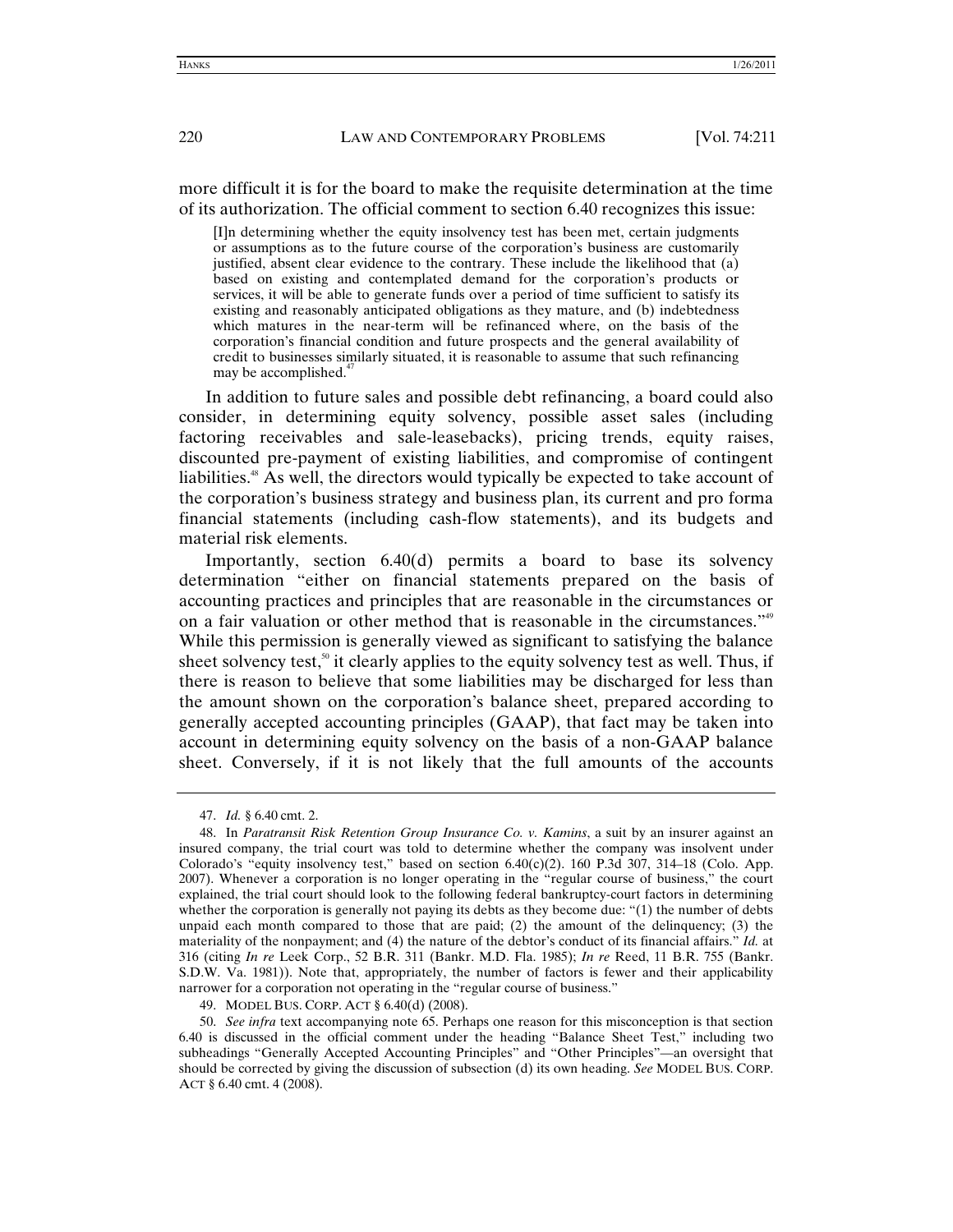receivable as shown on the most recent GAAP balance sheet are likely to be collected, that too should be reflected in a non-GAAP balance sheet.

In *In re Vista Eyecare*,<sup>51</sup> the debtor in a bankruptcy proceeding objected to proof of a claim for the exercise of a \$900,000 put option on the basis that the claim was unenforceable under the Georgia counterpart to section  $6.40^{52}$ because payment of the claim would have made the debtor unable to pay its debts as they came due in the regular course of business.<sup>53</sup> The bankruptcy court disallowed the claim, explaining that

[a]pplying the equity insolvency test requires directors to assess a company's future prospects and is necessarily subjective to a degree and hence a matter of judgment. . . . The words "would not be able to pay" in subsection  $(c)(1)$  of [Ga. Code Ann. §] 14-2-640 require a board of directors to determine the likelihood that future cash flow will be sufficient to pay debts when they come due .... Thus, relevant considerations include whether the enterprise can continue as a going concern and can maintain or replace financing necessary to pay debts as they come due. The time horizon to which a board of directors must look under this section may vary with the circumstances of the particular company, but that horizon extends at least through the date on which a company is obligated to make substantial payments on existing large obligations, particularly if that date will occur within one year of the date of the proposed distribution.<sup>5</sup>

The court noted further that the fact that the company's current assets are less than its current liabilities—a common standard of liquidity (that is, equity solvency)—is not dispositive of insolvency; instead, the question is whether the debt could be refinanced when it comes due.<sup>55</sup>

Likewise, in *Meeks v. PRN, Inc.*,<sup>56</sup> a case involving a private company (a franchisee), the district court granted the defendants' motion for summary judgment because the two directors (one of whom was the plaintiff) who authorized the stock-purchase contract had not made a sufficiently "formal" analysis of the company's cash flow. $57$  Therefore, held the district court, the stock-purchase contract, which apparently provided for the company's purchase of at least some of the plaintiff's shares in the company, was illegal and unenforceable.<sup>58</sup> The United States Court of Appeals for the Ninth Circuit held, however, that under Oregon's distribution statute, based on section 6.40,

the determination that the company is solvent enough to make a distribution may be made on the basis of any method that is reasonable under the circumstances. In this case, the company was small and closely held, which tends to vitiate the necessity of a

53. *Vista Eyecare*, 283 B.R. at 615–16, 620.

- 57. *Id.* at \*1–3.
- 58. *Id.* at \*3.

 <sup>51.</sup> *In re* Vista Eyecare, 283 B.R. 613 (Bankr. N.D. Ga. 2002).

 <sup>52.</sup> GA. CODE ANN. § 14-2-640 (2009).

<sup>54.</sup> *Id.* at 622–23, 625.

<sup>55.</sup> *Id.* at 623.

 <sup>56.</sup> Meeks v. PRN, Inc., No. 92-37019, 1994 U.S. App. LEXIS 23768 (9thCir. Aug. 30, 1994).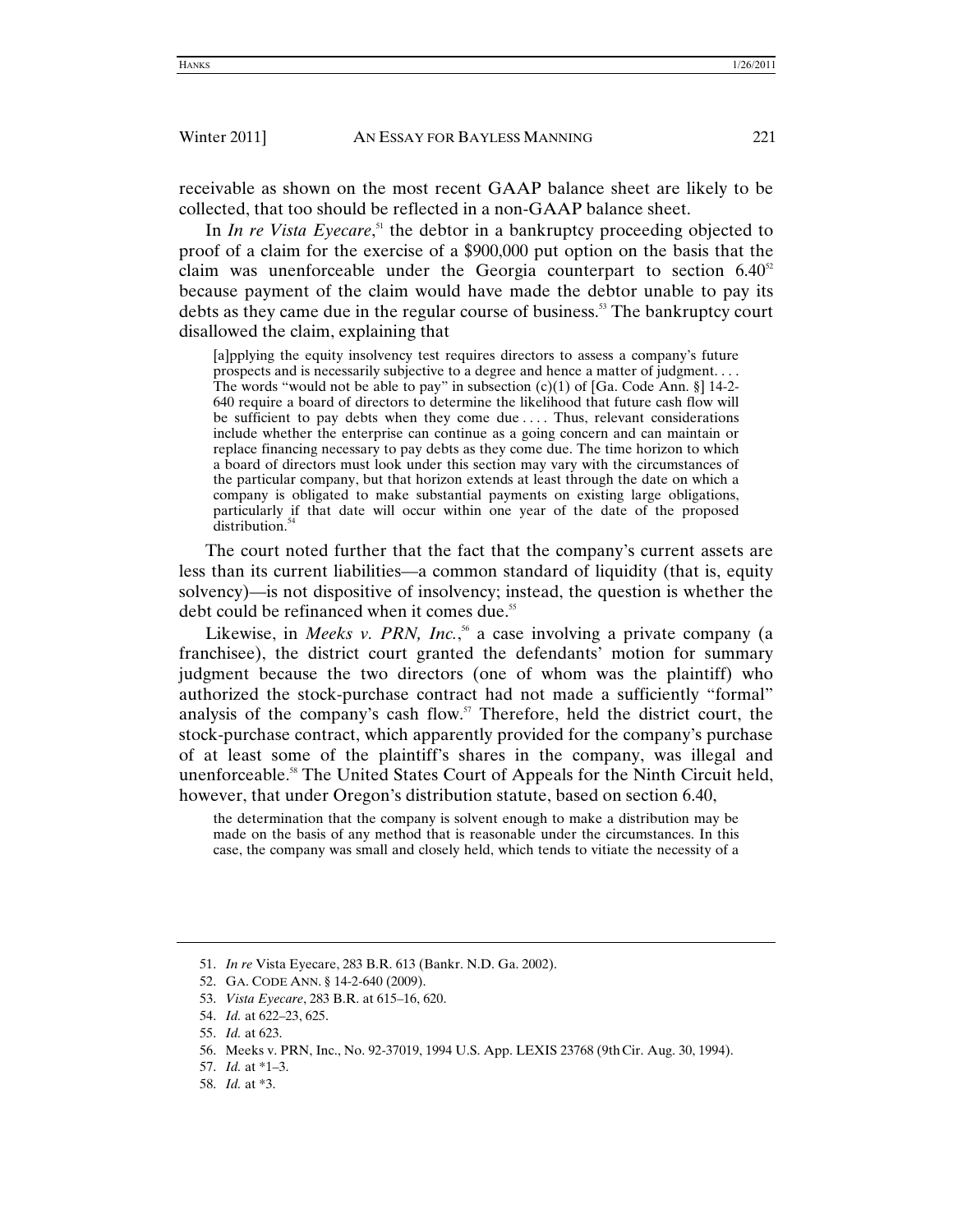detailed, formal analysis. The board, moreover, was entitled to take into account the future prospects of the company, such as its ability to refinance current liabilities.<sup>59</sup>

The court noted that a "\$300,000 line of credit promised by FSI [apparently the franchisor] would have covered all of [the company]'s liabilities at the time of the distribution. That fact alone may be sufficient to support a reasonable conclusion that [the company] would be able to pay its debts as they came due." $^{0.960}$ 

Almost all board decisions—hiring a new CEO, starting a new product line, closing a plant, borrowing money—are to a large extent based on predictions, or at least expectations, of the future. Thus, determining a distribution's effect on the corporation's ability to pay its debts in the usual course of its future business is well within the accepted ambit of the directors' business judgment. Section 6.40 leaves plenty of room for just the kind of decisions that directors are routinely expected and well equipped to make—prudential business judgments about what is in the corporation's best interests, based on their experience and their understanding of the corporation and its circumstances. Even the existence of a significant future obligation that the corporation is currently unable to pay should not preclude a board's determination that the corporation will be able to discharge the obligation when it becomes due, through refinancing, future profits, or otherwise, and that, therefore, the corporation currently satisfies the equity solvency test. In determining the effect of a *present* distribution on the corporation's *future* ability to pay its debts in the usual course of business, the board should also be able to consider not only measures to increase liquidity through monetization of assets and reduction of liabilities, but also the possible enhanced ability of the corporation to raise additional equity, especially if the stock has an established yield.

Generally speaking, the further in the future is the time for determination of solvency, the greater the latitude that directors should be accorded in reaching a judgment on the corporation's ability to pay its debts at that time. The determination of future solvency is simply a component of the board's overall responsibility for financing the corporation, which in turn is part of its general responsibility to oversee the management of the corporation's business and affairs.<sup>61</sup> The board's determination of solvency is, therefore, entitled to the same deference as any other routine exercise of the directors' business judgment. Like all business decisions by the board, this determination must have some rational basis, even though the decision made on this basis may subsequently turn out to be wrong. As always, however, the requirement of some rational basis is not a high bar and does not require (or even permit, unless the presumption of the business judgment rule is overcome) a

<sup>59.</sup> *Id.* at \*4 (citing Robert C. Art, *Corporate Shares and Distributions in a System Beyond Par: Financial Provisions of Oregon's New Corporations Act*, 24 WILLAMETTE L. REV. 203, 249–50 (1988)).

<sup>60.</sup> *Id.* at \*4–5.

<sup>61.</sup> *See* MODEL BUS. CORP. ACT § 8.01(b) (2008).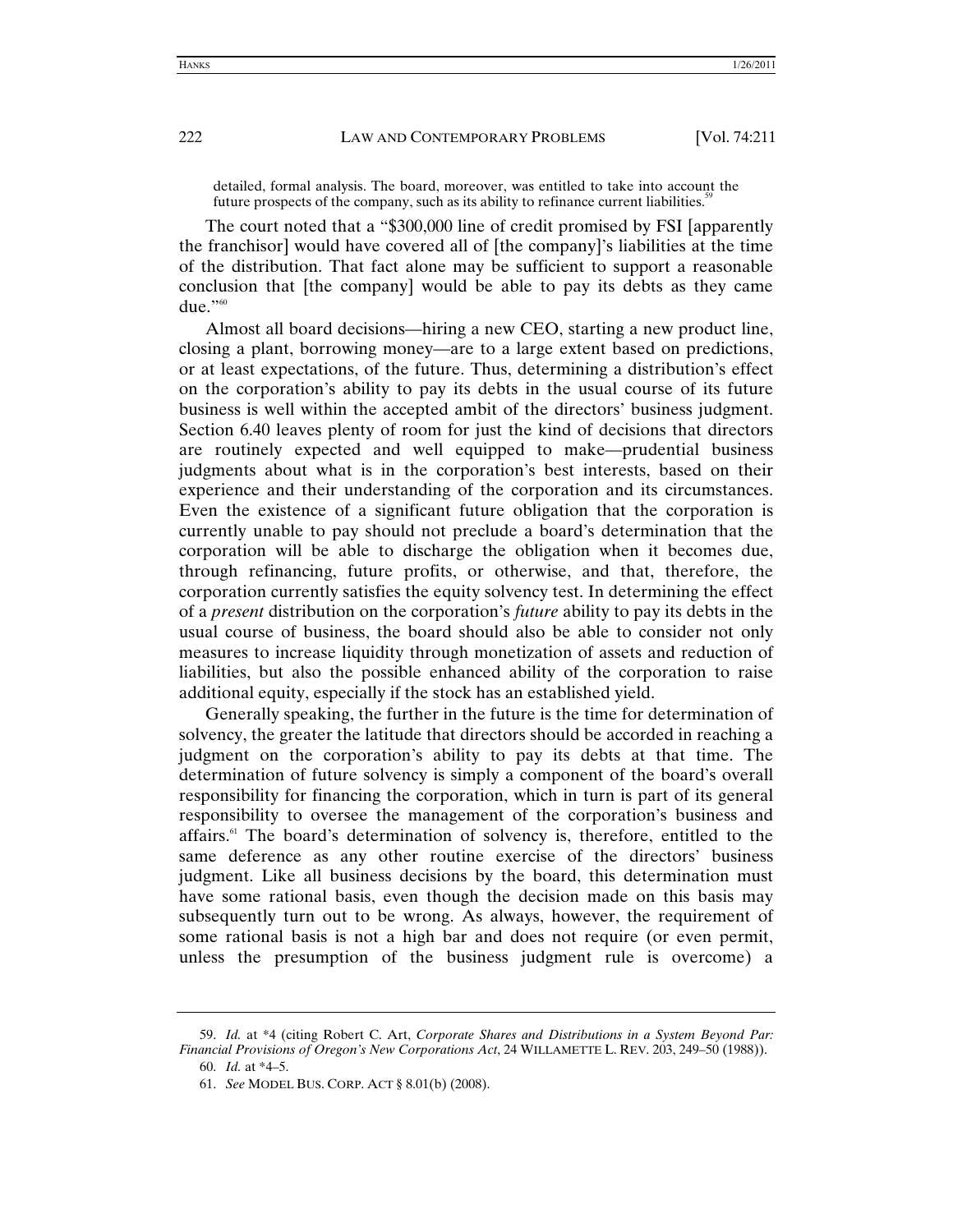retrospective judicial assessment of whether, at the time of the determination, there was another determination that might have had a *more* rational basis.<sup>62</sup>

Of course, in fulfilling her duty of care under section 8.30(b) of the MBCA or under applicable case law, a director must become informed and should participate in the board's deliberations. In particular, a distribution's effect on the corporation's solvency at some future time is a matter about which many directors—even financially sophisticated ones—will want information and advice from the corporation's chief financial officer and financial advisors, its inside or outside counsel, and its internal or independent auditors. As noted above, section 8.30(f) specifically authorizes a director to rely on reports and information provided by officers or other employees so long as the director reasonably believes them to be reliable and competent, and on the advice of legal counsel, financial advisers, and other experts on matters that the director reasonably believes to be within their competence.

C. Interpretation and Application of the Balance Sheet Solvency Test

The balance sheet solvency test requires the corporation's assets, after the distribution, to at least equal its total liabilities (including senior liquidation preferences as liabilities, unless the charter permits otherwise).<sup>63</sup> The most important element of the balance sheet solvency test is the substantial latitude permitted to the board in determining whether the corporation is solvent in the balance sheet sense.

As noted above with respect to the equity solvency test, $64$  the board may base its solvency determination "either on financial statements prepared on the basis of accounting practices and principles that are reasonable in the circumstances or on a fair valuation or other method that is reasonable in the circumstances." $65$  Thus, the official comment to section 6.40(d) explicitly "contemplates that generally accepted accounting principles are always 'reasonable in the circumstances' and that other accounting principles may be perfectly acceptable, under a general standard of reasonableness  $\dots$  . . . . The non-GAAP method that is most frequently employed by boards in making solvency determinations, especially balance sheet solvency, is probably the socalled "fair value" method. This method is particularly prevalent where the corporation has assets, for example, real estate, that have significantly appreciated over the value at which the assets are carried on the corporation's GAAP balance sheet (typically cost, perhaps less depreciation as well).

<sup>62.</sup> *See* Gantler v. Stephens, 965 A.2d 695, 706 (Del. 2009) ("[A] court will not substitute its judgment for that of the board if the [board's] decision can be attributed to any rational business purpose." (quoting Unocal Corp. v. Mesa Petroleum Co., 493 A.2d 946, 954 (Del. 1985)) (internal quotation marks omitted)).

 <sup>63.</sup> MODEL BUS. CORP. ACT § 6.40(c)(2) (2008). *See supra* text following note 18.

<sup>64.</sup> *See supra* text accompanying note 49.

 <sup>65.</sup> MODEL BUS. CORP. ACT § 6.40(d) (2008).

<sup>66.</sup> *Id.* § 6.40 cmt. 4(A).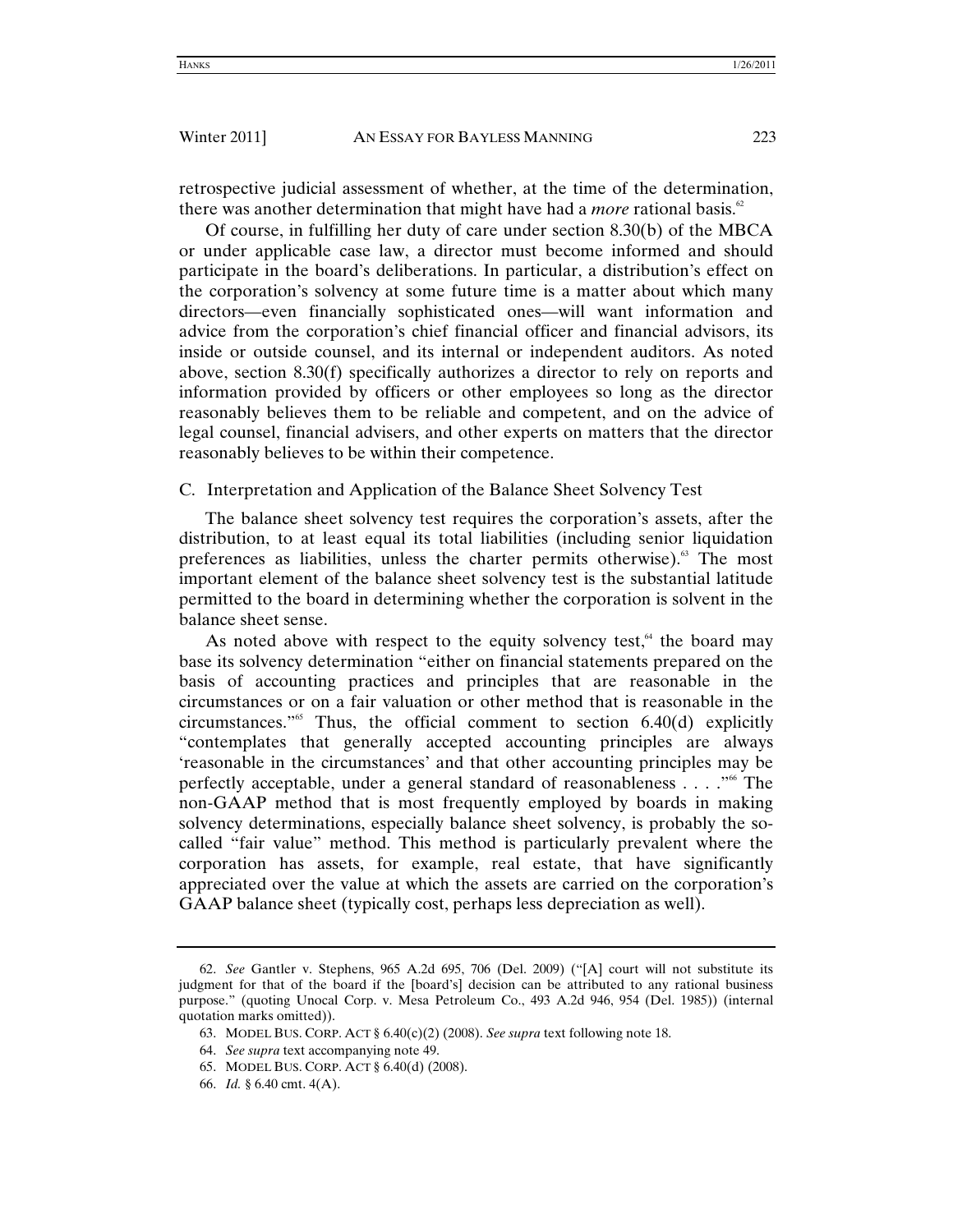In *Meeks*, 67 the court recognized that even intangible assets such as "name recognition and relationships with employees and clients" could be "some of the most valuable assets of a service firm."68 The court further observed that "[a] prospective buyer or associate (such [as] FSI) would find that goodwill valuable and be willing to pay for it."<sup>69</sup>

Of course, a fair-valuation balance sheet must be "reasonable in the circumstances."70 This means that it must be based on credible, reasonably current values of comparable assets. Although not required, valuation of assets by a knowledgeable, independent expert will tend to enhance credibility and, thus, the perception of the directors' discharge of their duty of care. If the fairvaluation method is chosen, then it should not be applied selectively—no "cherry picking"—and all assets should be fair-valued. In addition, the values should be based on a method consistently applied to similar asset classes. Likewise, if the assets are fair-valued, then the liabilities should be fair-valued as well, absent circumstances that would make doing so not "reasonable in the circumstances." Fair-valuing liabilities may often result in reducing them through discounting to present value on a risk-adjusted basis. This is generally reasonable as many (but not necessarily all) creditors prefer to be paid less now, rather than the full principal amount later (especially if the debtor is in a shaky financial condition). The size of any discount that a creditor is willing to accept will be influenced by the maturity, interest rate, prepayment penalty, and other terms, as well as the creditor's assessment of the debtor's financial condition and ability to pay the debt when due. A corporation seeking to fair-value its liabilities may enhance the credibility of its efforts by communicating directly with various creditors and finding out what they would take in current payment to discharge the obligation.

The MBCA does not explicitly state whether to treat as liabilities obligations such as rent and other future payments not normally included as liabilities on a balance sheet prepared according to GAAP. However, since the official comment to section 6.40 unequivocally states that GAAP is "always 'reasonable in the circumstances,'"71 it is logical that balance sheets prepared on some non-GAAP basis that is also "reasonable in the circumstances" would not have to treat as liabilities non-balance sheet liabilities under GAAP. In any event, non-balance sheet obligations will generally be taken into account in applying the equity solvency test.

<sup>67.</sup> *See supra* text accompanying notes 56–60.

 <sup>68.</sup> Meeks v. PRN, Inc., No. 92-37019, 1994 U.S. App. LEXIS 23768, at \*5 (9thCir. Aug. 30, 1994).

<sup>69.</sup> *Id.*; *see also In re* Fid. Bond & Mortg. Co., 340 B.R. 266, 289, 293, 301 (Bankr. E.D. Pa. 2006) (approving for the purposes of the balance sheet solvency test an insolvency analysis that included a value for "goodwill" as an asset), *aff'd sub nom.* Fid. Bond & Mortg. Co. v. Brand, 371 B.R. 708 (E.D. Pa. 2007).

 <sup>70.</sup> MODEL BUS. CORP. ACT § 6.40(d) (2008).

<sup>71.</sup> *Id.* § 6.40 cmt. 4(A).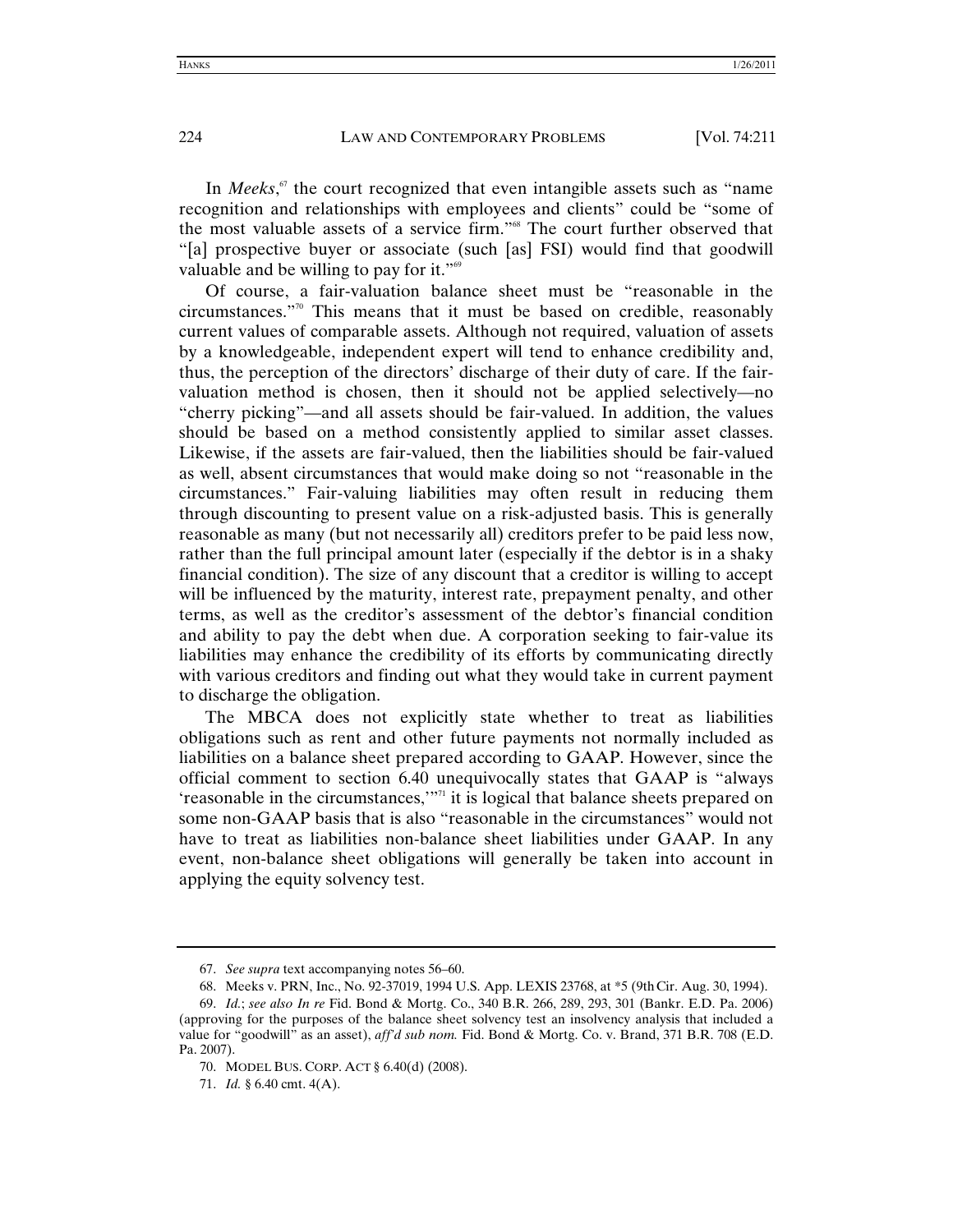Several of these issues were on display in *Lerner v. Lerner Corp*.<sup>2</sup> In that case, the corporation was a subchapter S corporation under the Internal Revenue Code, and the only stockholders were two brothers—Theodore, who owned 73.6% of the stock, and Lawrence, who owned 26.4%.<sup>73</sup> After years of squabbling and litigation, they reached a settlement providing that

[a] payment shall be made by Lerner Corp. to [Lawrence] after the end of each calendar year, beginning with calendar year 1988, equal to [his] proportionate share, based on the percentage of stock ownership, of the difference between the total amount of Lerner Corp.'s management income for such calendar year and the total amount of Lerner Corp.'s business expenses for such calendar year *which relate to management* activities as distinguished from development activities.<sup>7</sup>

More litigation followed, as a result of which "a substantial sum of money was paid to Lawrence with interest."<sup>5</sup> Concluding (on the basis of an opinion from outside counsel, a former Internal Revenue Commissioner) that it was necessary to make a proportionate payment to Theodore in order to preserve the corporation's subchapter-S tax status, the corporation borrowed money to make the payment.<sup>76</sup> Lawrence asserted that the distribution to Theodore was unlawful because it violated Maryland's equity solvency test, which is based on section 6.40 of the MBCA.<sup>7</sup> Theodore and Lerner Corporation did "not dispute that the corporation's liabilities exceeded its assets for the period of time between the distribution and stock sale."78 The court held, nevertheless, that when determining whether the corporation would violate the balance sheet solvency test after the distribution, the "directors are entitled to consider a corporation's current and future sources of cash."<sup>79</sup> In upholding the Lerner Corporation board's determination of *balance sheet solvency*, the court quoted from the MBCA: "In determining whether the *equity insolvency* test has been met, certain judgments or assumptions as to the future course of the corporation's business are customarily justified, absent clear evidence to the contrary.<sup>"80</sup> If the court was aware that it was relying on equity insolvency language to address balance sheet solvency, it did not indicate it. Similarly, the court quoted from Fletcher:

The directors are entitled to make certain, reasonable judgments or assumptions about the future course of the corporation's business. . . . The directors may utilize a cash flow analysis based on a business forecast and budget for a sufficient period of

- 75. *Id.* at 236.
- 76. *Id.*
- 77. *Id.* at 240.
- 78. *Id.*
- 79. *Id.* at 241.
- 80. *Id.* (emphasis added) (quoting MODEL BUS. CORP. ACT § 6.40 cmt. 2).

 <sup>72.</sup> Lerner v. Lerner Corp., 711 A.2d 233 (Md. Ct. Spec. App. 1998).

<sup>73.</sup> *Id.* at 235.

<sup>74.</sup> *Id.* at 235 (alterations and emphasis in original).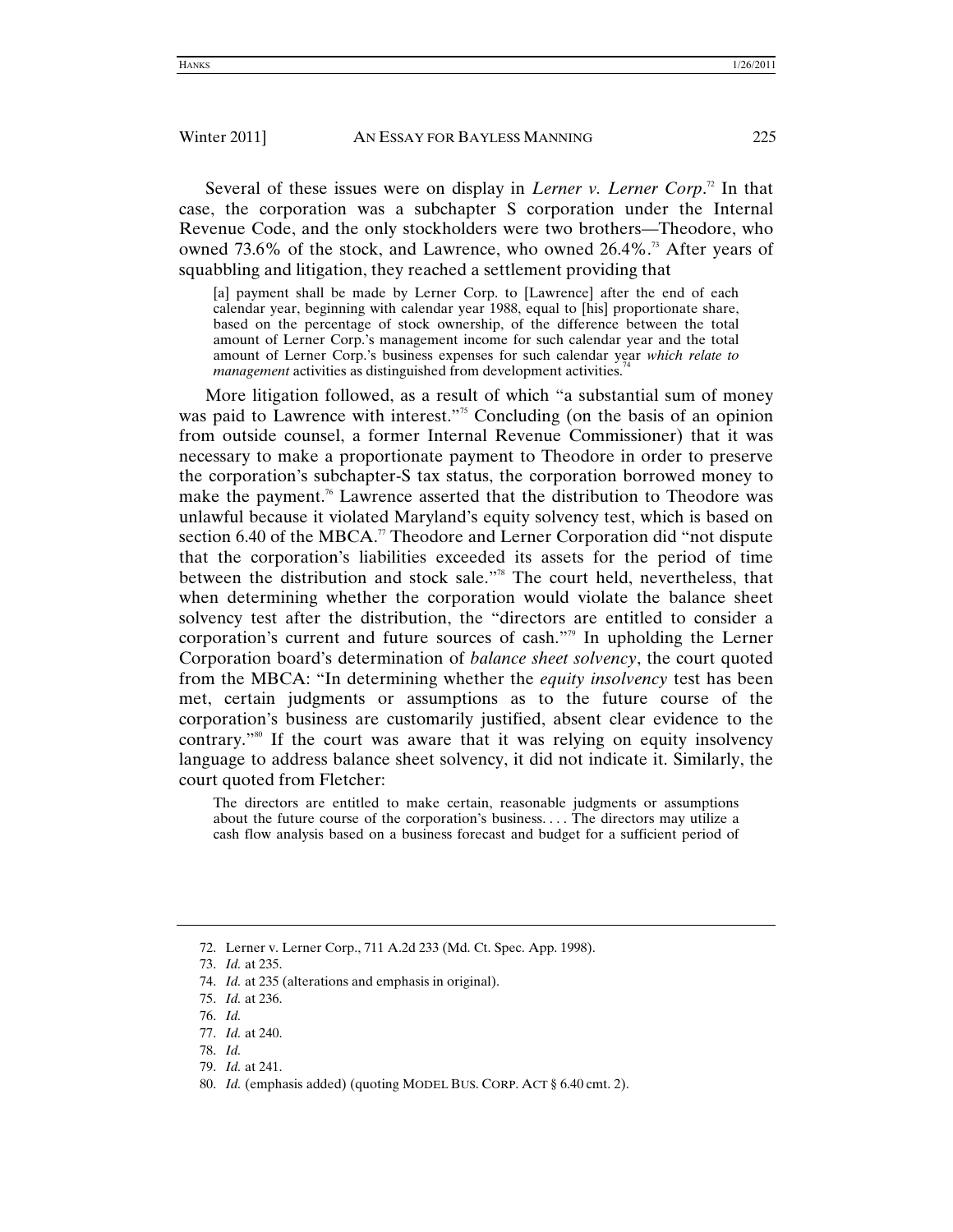time and draw [a] conclusion that the corporation can reasonably expect to satisfy *known obligations as they mature* over that period.<sup>81</sup>

Although recognizing that "after the distribution to Theodore was made, the Corporation's liabilities exceeded its assets,"<sup>82</sup> the court concluded, on the basis of these two authorities, neither of which relates to balance sheet solvency and both of which expressly refer only to equity solvency, that

[u]nder these circumstances, it was reasonable for the directors of Lerner Corp., in determining whether the Corporation would remain solvent, to consider that the Corporation was going to raise additional cash by issuing additional stock, that the Corporation would be able to pay its debts as they became due, and that the loan utilized to fund the distribution to Theodore was guaranteed by an entity owned by Theodore. Therefore, there would be no violation of section 2-311 so long as the board exercised its discretion in good faith. There is no assertion by Lawrence that the board members acted other than in good faith.<sup>83</sup>

Consideration of future cash needs and receipts is certainly relevant indeed, fundamental—to an assessment of equity solvency, which is inherently forward-looking in its focus and determination. The very words "pay its debts as they become due" in section  $6.40(c)(1)$  indicate a prospective application over a *period of time*. In the case of section  $6.40(c)(1)$ , that period of time begins once the distribution has been given effect. A balance sheet, on the other hand, is static; it speaks as of a particular *point in time*. In the case of section  $6.40(c)(2)$ , that point in time occurs immediately "after giving . . . effect" to the distribution. In both subsections  $(c)(1)$  and  $(c)(2)$ , "giving effect to the distribution" means reducing the corporation's assets by the amount of the proposed distribution (or, in the case of a distribution of corporate indebtedness, increasing the corporation's liabilities) as of the time that the distribution is proposed to be made. There is no indication, in either the language of section 6.40's official comment or elsewhere, that the point in time when balance sheet solvency is determined occurs after giving effect to the distribution. Indeed, it is hard to imagine when that point in time could be. There would be little reason or utility for a balance sheet solvency test that might (or might not) be satisfied at some indeterminate point in the future and then perhaps only briefly, even momentarily.

In *Lerner*, even though the stock issuance did, in fact, occur, generating sufficient funds to pay off the money borrowed by the corporation to make the distribution to Theodore, there was no contract or other commitment for the stock issuance at the time the board made its determination. It is pure speculation whether, under section 6.40(d), there might be "circumstances" in which it would be "reasonable" for the directors to base a solvency determination under section  $6.40(c)(2)$  on a balance sheet giving prospective effect to an issuance of equity that no one had yet committed to buy on terms

<sup>81.</sup> *Id.* (emphasis added) (footnotes omitted) (quoting WILLIAM M. FLETCHER, FLETCHER CYCLOPEDIA OF THE LAW OF PRIVATE CORPORATIONS § 5329.10 (perm. ed. rev. vol. 1995)).

<sup>82.</sup> *Id.* at 240.

<sup>83.</sup> *Id.* at 241.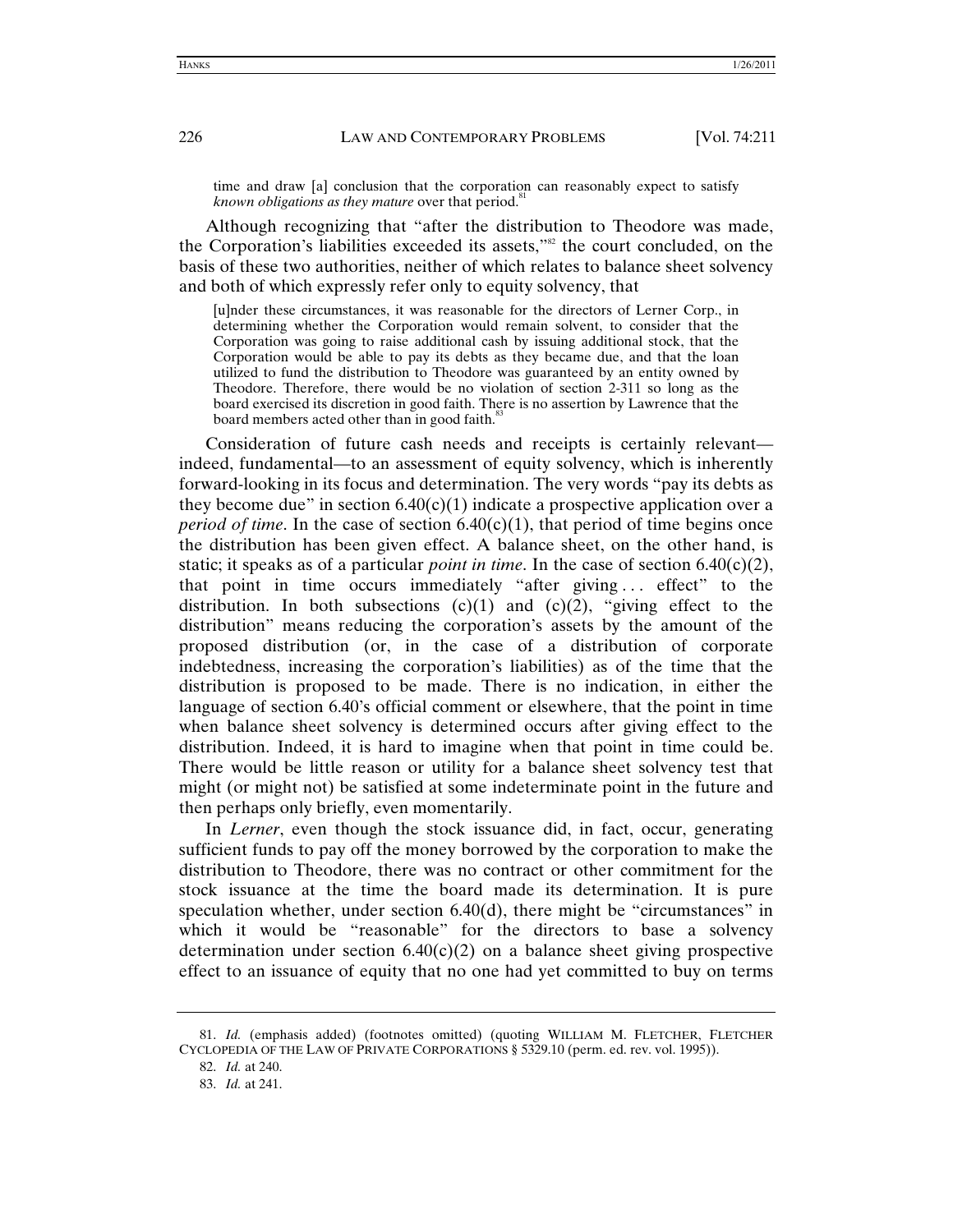that had not yet been negotiated. Lawrence apparently did not even suggest it; Theodore and the Lerner Corporation therefore found no reason to address the question.

## III

## LEGAL CAPITAL REVISITED

It has been over a quarter-century since section 6.40 was added to the MBCA and, as noted above, it seems to be working well. It is firmly anchored on economically rational principles—equity solvency, balance sheet solvency, and fair value—that are familiar to business people, both borrowers and creditors, and relatively easy (with occasional exceptions) for lawyers and courts to understand and apply. Still, it is instructive and useful to ask whether improvements could be made.

Two United States courts of appeals have reached diametrically opposing positions on whether and, if so, under what circumstances a merger may be a "distribution" under the MBCA. It would be helpful if the Committee on Corporate Laws considered the issue and either modified the statute or the official comment to reflect its view. Other enhancements to the official comment could include clarifying the role played by non-balance sheet obligations in the board's determination of both balance sheet and equity solvency. Also, it would be useful to expand on the process for fair-valuing liabilities, whether through discounting to present value or otherwise. When the comment was written, credit-default swaps, hedging programs, and other derivatives were still in their infancy—if they existed at all—and were not widely used to protect a company's financial condition. Consideration should also be given to the extent and manner in which a board could properly take these instruments into account in determining both equity and balance sheet solvency. Likewise, risk management has become a central focus of board concern and that too may be an element a board should consider in assessing solvency.

Perhaps the largest question about section 6.40, however, is whether the balance sheet solvency test serves any useful purpose not already served by the equity solvency test. Consider the following two balance sheets: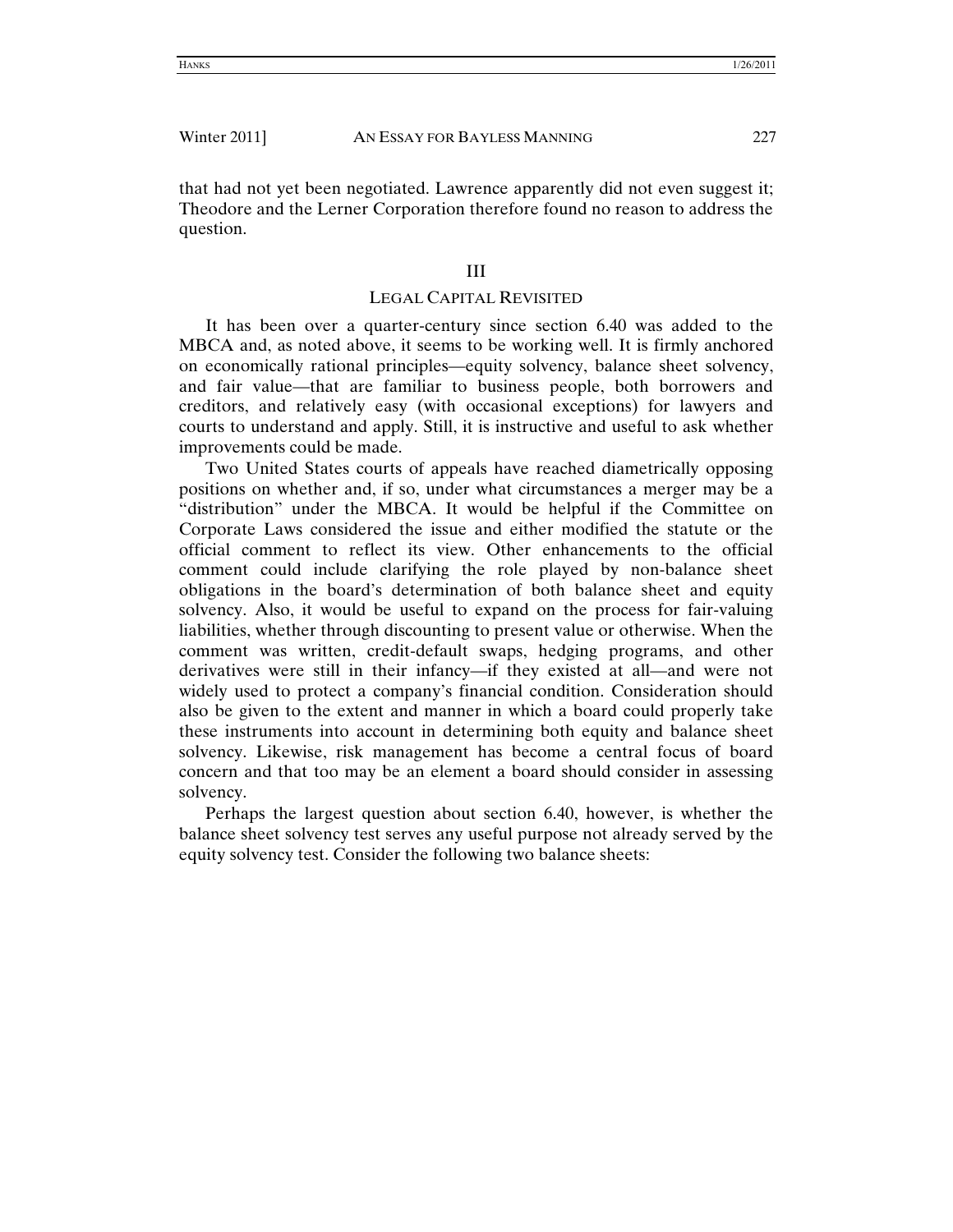## Balance Sheet No. 1

*Excess* of assets over liabilities (balance sheet solvency), but inability to pay debts in the usual course of business (equity insolvency)

| <b>Assets</b>              |        | <b>Liabilities</b>          |        |
|----------------------------|--------|-----------------------------|--------|
| Cash                       | \$100  | <b>Accounts Payable</b>     | \$500  |
| <b>Accounts Receivable</b> | 200    | Notes Payable (Long-Term)   | 1000   |
| Inventory                  | 300    |                             | \$1500 |
| Plant and Equipment        | 600    |                             |        |
| <b>Real Estate</b>         | 1000   | <b>Shareholders' Equity</b> |        |
|                            |        | <b>Stated Capital</b>       | \$100  |
|                            |        | Capital Surplus             | 400    |
|                            |        | <b>Retained Earnings</b>    | 200    |
|                            |        |                             | \$700  |
|                            | \$2200 |                             | \$2200 |

In this balance sheet, the corporation has a healthy excess of assets over liabilities. But its excess of current liabilities (accounts payable) over current assets (cash and accounts receivable)—the so-called "current ratio"—leaves the corporation unable to pay its debts as they become due (equity insolvency). The fact that the corporation is balance sheet solvent does nothing for the creditors. The problem for creditors, rather, is the company's inability to pay its debts in the usual course of business.

Now, consider the next balance sheet: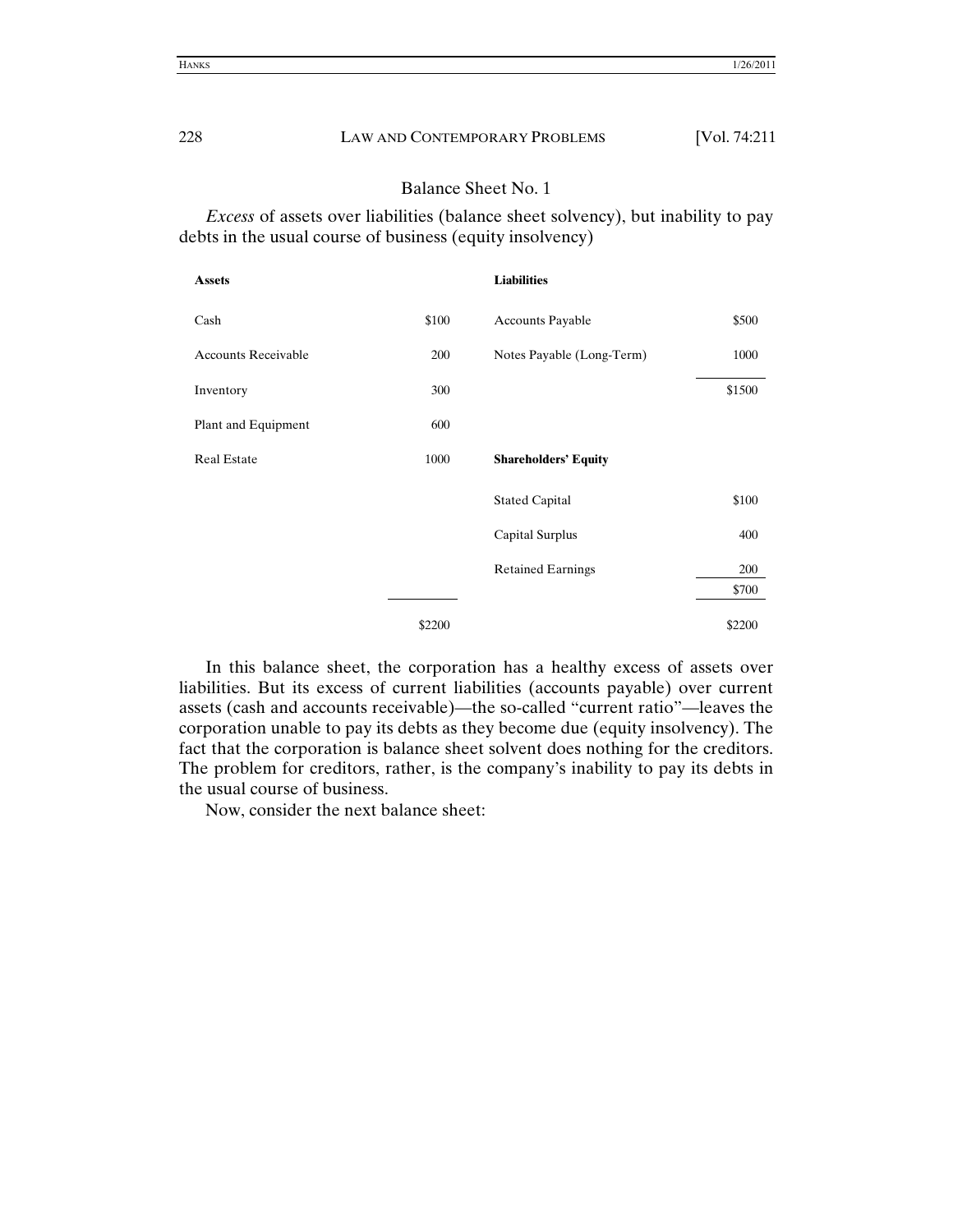## Balance Sheet No. 2

*Deficit* of assets over liabilities (balance sheet insolvency), but ability to pay debts in the usual course of business (equity solvency)

| <b>Assets</b>              |        | <b>Liabilities</b>          |         |
|----------------------------|--------|-----------------------------|---------|
| Cash                       | \$1200 | <b>Accounts Payable</b>     | \$300   |
| <b>Accounts Receivable</b> | 400    | Notes Payable (Long-term)   | 2500    |
| <b>Real Estate</b>         | 600    |                             |         |
|                            |        |                             | \$2800  |
|                            |        | <b>Shareholders' Equity</b> |         |
|                            |        | <b>Stated Capital</b>       | \$100   |
|                            |        | Capital Surplus             | 400     |
|                            |        | <b>Retained Earnings</b>    | (1100)  |
|                            |        |                             | \$(600) |
|                            | \$2200 |                             | \$2200  |

In this balance sheet, the corporation has a significant deficit of assets over liabilities but also a significant excess of current assets (cash and accounts receivable) over current liabilities (accounts payable). So, the corporation is easily able to pay its debts as they are coming due at the present time, even though its total liabilities exceed its total assets. The balance sheet solvency test implicitly assumes that all the liabilities are due and payable currently, which, of course, is almost never completely the case. Further, as noted earlier, the official comment and the courts have recognized that the board is entitled to take into account a wide range of considerations in determining whether the corporation will be able to pay long-term liabilities that it might not now be able to pay. Thus, once again, it is the company's ability to pay its debts in the usual course of business that matters most to creditors—not the fact that it has more assets than liabilities.

Of course, the company should clearly be permitted under section  $6.40(d)$  to write down its liabilities to what the creditors would currently accept in exchange for the debts. But that does not explain why the balance sheet solvency test actually helps creditors. Moreover, the balance sheet solvency test can lead to unintended or distortive results. For example, because of significantly lower share prices beginning in the second half of 2008, many U.S. companies found that their defined-benefit pension plans were substantially